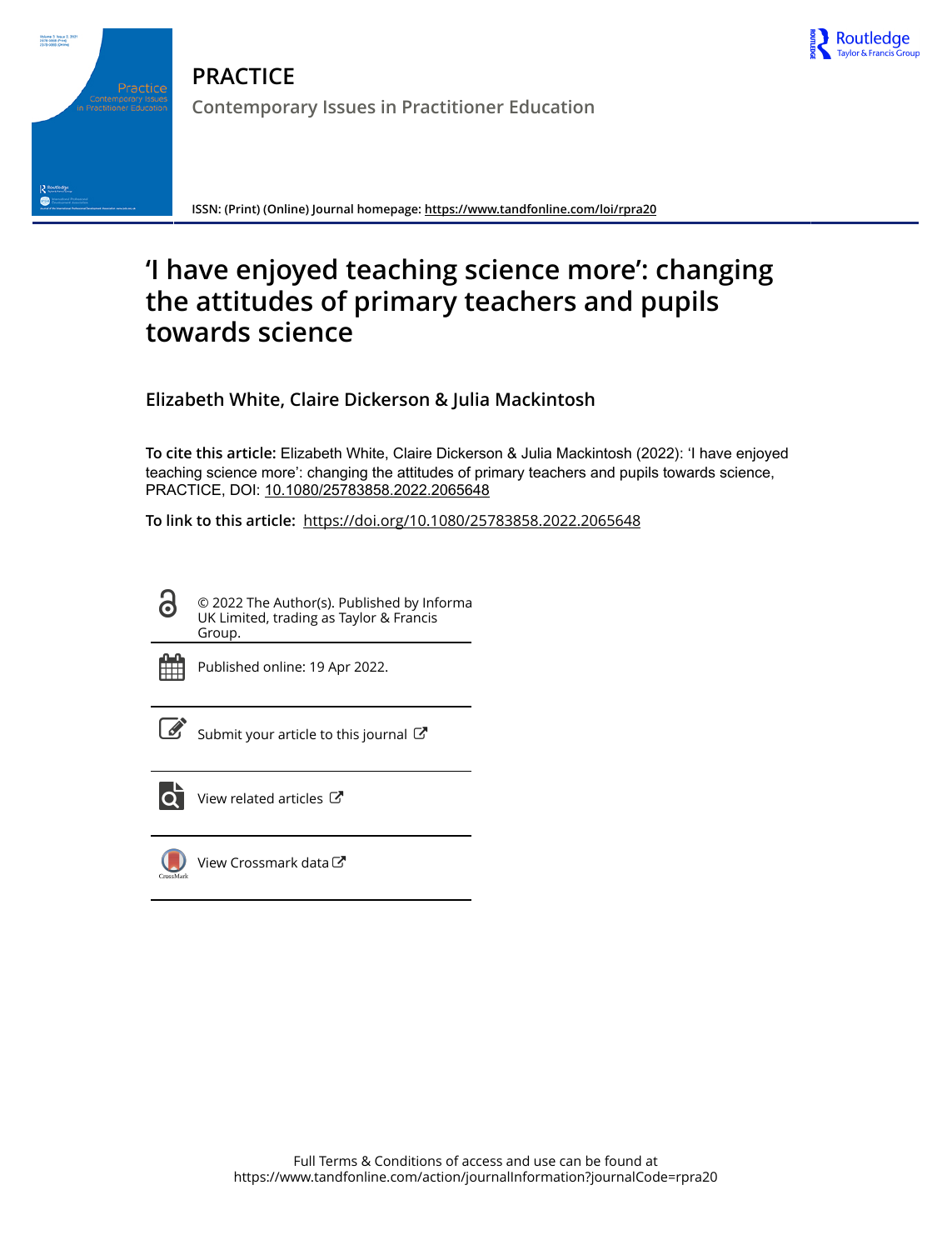Routledge Taylor & Francis Group

**a** OPEN ACCESS **a** Check for updates

## **'I have enjoyed teaching science more': changing the attitudes of primary teachers and pupils towards science**

Elizabeth White, Claire Dickerson and Julia Mackintosh

School of Education, University of Hertfordshire, Hatfield, UK

#### **ABSTRACT**

This article explores issues with primary science, changing attitudes towards primary science and the interrelationship between attitudes and experiences. It examines findings from research that investigated the views and experiences of twelve science leaders undertaking a professional development programme designed to develop primary science pedagogy and leadership. Qualitative data collected using questionnaires, an interview, focus group, and programme submissions were analysed thematically and using keywords. The findings suggest changes in science leaders' and teachers' attitudes towards teaching science and of pupils towards learning science. By considering attitudinal change as a particular form of learning leading to the acquisition of 'personal knowledge' after Eraut, this article raises questions about individual and social construction of attitudinal knowledge. It also explores the way attitudes and experiences interrelate and how teachers' professional development might influence collective attitudinal knowledge across school communities and, in turn, enhance individual learning.

#### **ARTICLE HISTORY**

Received 03 September 2021 Accepted 21 February 2022

#### **KEYWORDS**

Primary science; primary teachers; science education; primary education; attitudes

## **Introduction**

<span id="page-1-3"></span><span id="page-1-2"></span><span id="page-1-0"></span>This article examines findings from a qualitative research study involving twelve primary science teachers engaged in a professional development programme designed to develop science pedagogy and leadership in schools. It focuses on the attitudes of pupils and teachers to science, which is an important area of ongoing interest and research (e.g. Pell and Jarvis [2001](#page-16-0), Jarvis and Pell [2004,](#page-16-1) van Aalderen-smeets *et al*. [2012,](#page-17-0) DeWitt *et al*. [2013,](#page-15-0) Savelsbergh *et al*. [2016](#page-16-2), Huang *et al*. [2019](#page-16-3)). This article provides an original perspective by framing attitudes as a form of knowledge (Eraut [2004](#page-15-1)) and sharing insights and raising questions about attitudes in this context. It contextualises the study using literature relating to the learned nature of attitudes (Haney [1964,](#page-15-2) Jarvis [2012](#page-16-4)) and attitudes as an element of personal knowledge (Eraut [2004](#page-15-1)); teachers' influence on pupils' attitudes; attitudes towards science; and the association between attitudes and experiences. After describing the research study, the findings are analysed to explore how the science leaders refer to attitudes and report attitudinal change. The article provides implications for theory and practice in teacher education relating to attitudinal change as a form of

© 2022 The Author(s). Published by Informa UK Limited, trading as Taylor & Francis Group.

This is an Open Access article distributed under the terms of the Creative Commons Attribution License (http://creativecommons.org/ licenses/by/4.0/), which permits unrestricted use, distribution, and reproduction in any medium, provided the original work is properly cited.

<span id="page-1-1"></span>**CONTACT** Elizabeth White <sup>2</sup> e.j.white@herts.ac.uk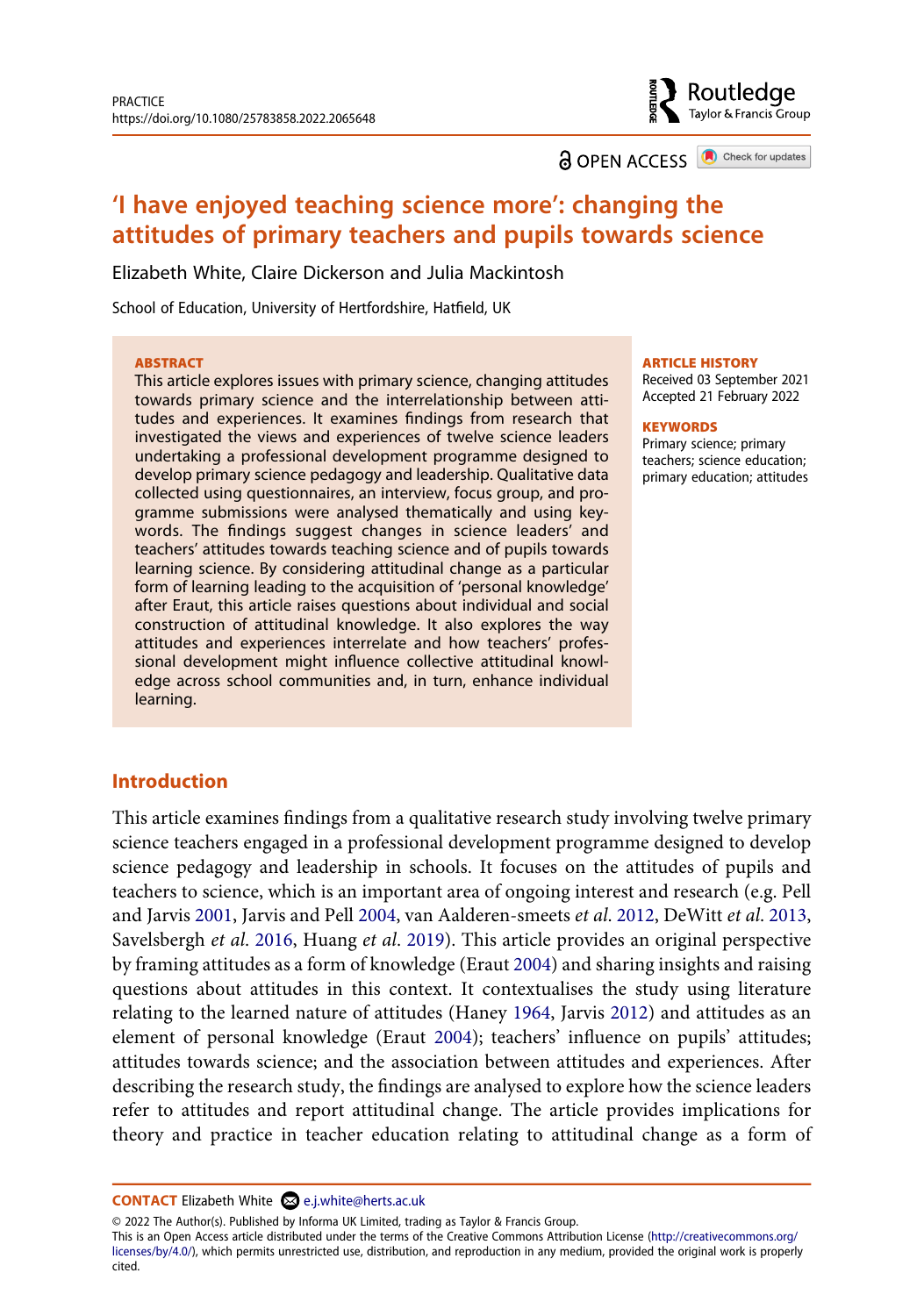## 2  $\left(\frac{1}{2}\right)$  E. WHITE ET AL.

<span id="page-2-10"></span><span id="page-2-7"></span>learning; the tacit and explicit aspects of attitudinal knowledge; and its individual and social nature and development. The article also considers whether attitudinal knowledge can be developed and held collectively in schools, as Fischer and Nakakoji ([1997\)](#page-15-3) have found for work knowledge in other settings, possibly through a process of 'socialization' (Nonaka *et al*. [1996,](#page-16-5) p. 205), and if so, how this might, in turn, enhance individual learning.

## **Context**

## *Attitudes and personal knowledge*

<span id="page-2-0"></span>According to Ajzen [\(1989](#page-14-0), p. 241) 'An attitude is an individual's disposition to respond favourably or unfavourably to an object, person, institution, or event, or to any other discriminable aspect of the individual's world'. Behaviour reflecting an individual's attitude can be both verbal and nonverbal (Ajzen [1989](#page-14-0)). Attitudes are usually learned (Haney [1964](#page-15-2)); as Jarvis ([2012](#page-16-4), p. 190) explained: 'there are a number of totally different processes whereby knowledge, skill or attitude is acquired through the transformation of experience and each of these is seen as a learning process'. Eraut ([2004](#page-15-1), p. 264) situated attitudes as a component of 'personal knowledge', which 'includes not only personalized versions of public codified knowledge but also everyday knowledge of people and situations, know-how in the form of skills and practices, memories of episodes and events, self-knowledge, attitudes and emotions'. Such personal knowledge can be tacit or explicit and as learning and knowledge are contextualised questions arise about the individual or social nature of particular items of knowledge (Eraut [2000](#page-15-4)).

<span id="page-2-12"></span><span id="page-2-6"></span><span id="page-2-4"></span>Collinson [\(2012](#page-15-5)) identified several sources of values and attitudes that are pertinent to professional development opportunities and school contexts. These sources include teachers, who can have an effect from childhood, and influences present in adulthood, such as 'intensive professional development, professional colleagues, reflection, prior careers, inquiry' (Collinson [2012,](#page-15-5) p. 326). School teachers and other educators can play an important role in influencing pupils' and students' attitudes. Osborne *et al*. ([2003,](#page-16-6) p. 1070) reported that research evidence demonstrates 'that it is the teacher variables that are the most significant factor determining attitude, not curriculum variables'.

## *STEM education and issues with primary science*

<span id="page-2-11"></span><span id="page-2-9"></span><span id="page-2-8"></span><span id="page-2-5"></span><span id="page-2-3"></span><span id="page-2-2"></span><span id="page-2-1"></span>STEM (science, technology, engineering and mathematics) education is a focus of international interest and attention (e.g. Fitzgerald *et al*. [2020](#page-15-6), Marginson *et al*. [2013,](#page-16-7) Lee *et al*. [2019](#page-16-8)). So too is the impetus to engage primary pupils in science (ALLEA Working Group Science Education [2012,](#page-14-1) Wellcome Trust [2014,](#page-17-1) Ofsted [2021](#page-16-9)) as it is whilst in primary school that many children decide whether or not they will study science post-16 or pursue a career in a STEM subject (Archer and Tomei [2013\)](#page-15-7). In England, the drive for improvements in literacy and numeracy (CBI [2015](#page-15-8)) and the associated focus on school league tables have reduced the attention given to science. These factors, and the launch of the new national curriculum for science (Department for Education [2013](#page-15-9)), all contributed to a perceived need to increase the profile of primary science in England; as well as in other national settings (ALLEA Working Group Science Education [2012\)](#page-14-1).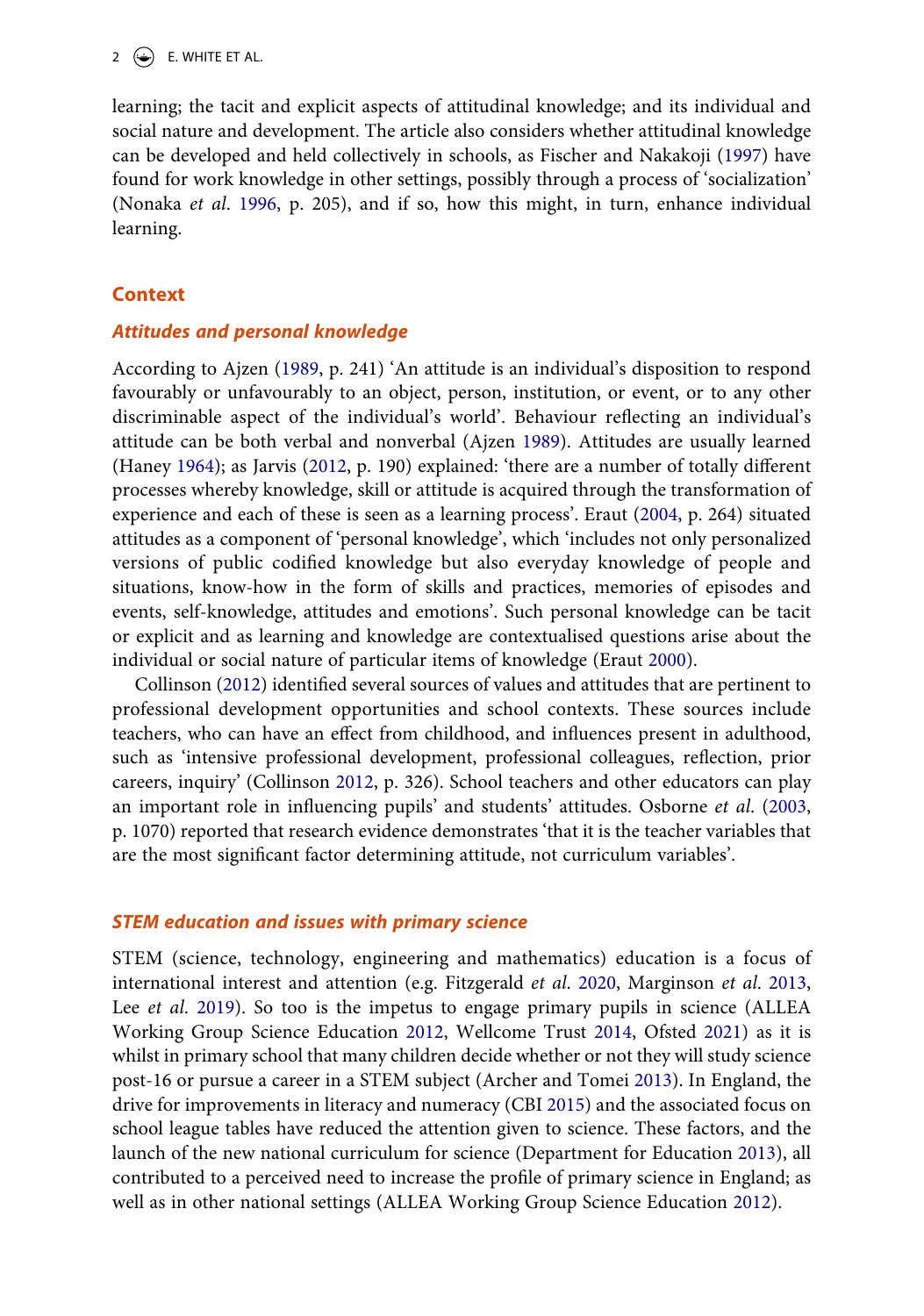Research commissioned by the Wellcome Trust has identified several issues with teaching primary science in the UK. Leonardi *et al*. [\(2019,](#page-16-10) p. 43), for example, report 'a lack of time and resources to deliver science in the way they would like to' as two of the main barriers when they interviewed 50 staff, including head teachers and science leaders. A few of the interviewees discussed 'teachers' lack of interest in science as a key barrier and how the decrease in the perceived importance of science in schools has led to a lack of motivation'; 'teacher confidence' and 'a lack of subject knowledge' were also thought to influence science teaching in some schools (Leonardi *et al*. [2019,](#page-16-10) p. 44). These findings were consistent with responses to an earlier survey of 805 primary school teachers/ leaders carried out by the National Foundation for Educational Research (NFER) (Wellcome Trust – NFER [2016\)](#page-17-2).

## <span id="page-3-4"></span><span id="page-3-1"></span>*Attitudes towards science*

<span id="page-3-0"></span>According to the Royal Society ([2010,](#page-16-11) p. 69) 'perhaps the chief reason for the importance of attitudes lies in their influence on choice about pursuing science and mathematics related studies'. Two main types of attitudes have been identified in relation to science education: '*scientific attitudes'* and *'attitudes towards science'* which include 'interest in science' (Gardner [1975,](#page-15-10) p. 1 original emphasis). Attitudes to science are 'the views and images young people develop about science as a result of influences and experiences in a variety of different situations' (Ramsden [1998,](#page-16-12) p. 128). Several authors have noted the complexity associated with defining attitudes towards science (e.g. Ramsden [1998,](#page-16-12) Osborne *et al*. [2003](#page-16-6)), which are discussed in this article.

<span id="page-3-2"></span>The Royal Society ([2010,](#page-16-11) p. 65) suggested that: 'In the context of science and mathematics they [attitudes] are made evident in the liking for, interest in and confidence in learning these subjects . . . '. In the current study, these expressions of attitude (liking, interest and confidence), are used to explore attitudinal change together with components and expressions of attitudes identified by van Aalderensmeets *et al*. ([2012](#page-17-0)) and terms used by the research participants themselves such as enthusiasm and enjoyment. van Aalderen-Smeets *et al*. [\(2012,](#page-17-0) pp. 176–177) considered primary teachers' attitudes towards science and towards teaching science as a complex, multidimensional concept and devised a theoretical framework where attitude was composed of 'Cognitive Beliefs', 'Affective States' and 'Perceived Control', with 'behavior and behavioral intention as outcomes of attitude'. In terms of the ways attitudes are evidenced, as suggested by the Royal Society ([2010,](#page-16-11) p. 65), it could be suggested that 'liking for' relates to the affective state; 'interest in' relates to cognitive beliefs; and 'confidence in' relates to perceived control in the framework developed by van Aalderen-smeets *et al*. ([2012](#page-17-0)). In this article the emphasis is on teachers' attitudes to science teaching and pupils' attitudes to science and to learning science.

<span id="page-3-3"></span>Several researchers have looked at the attitudes of primary pupils and teachers to science (e.g. Pell and Jarvis [2001,](#page-16-0) Jarvis and Pell [2004,](#page-16-1) van Aalderen-smeets *et al*. [2012,](#page-17-0) DeWitt *et al*. [2013\)](#page-15-0). DeWitt *et al*. [\(2013](#page-15-0)) used a quantitative tool to explore associations between primary pupils' aspirations to a science career and attitudes, and reported that generally, pupils had positive attitudes to science; reported positive parental attitudes to science and held very positive views of scientists, but these attitudes were not translating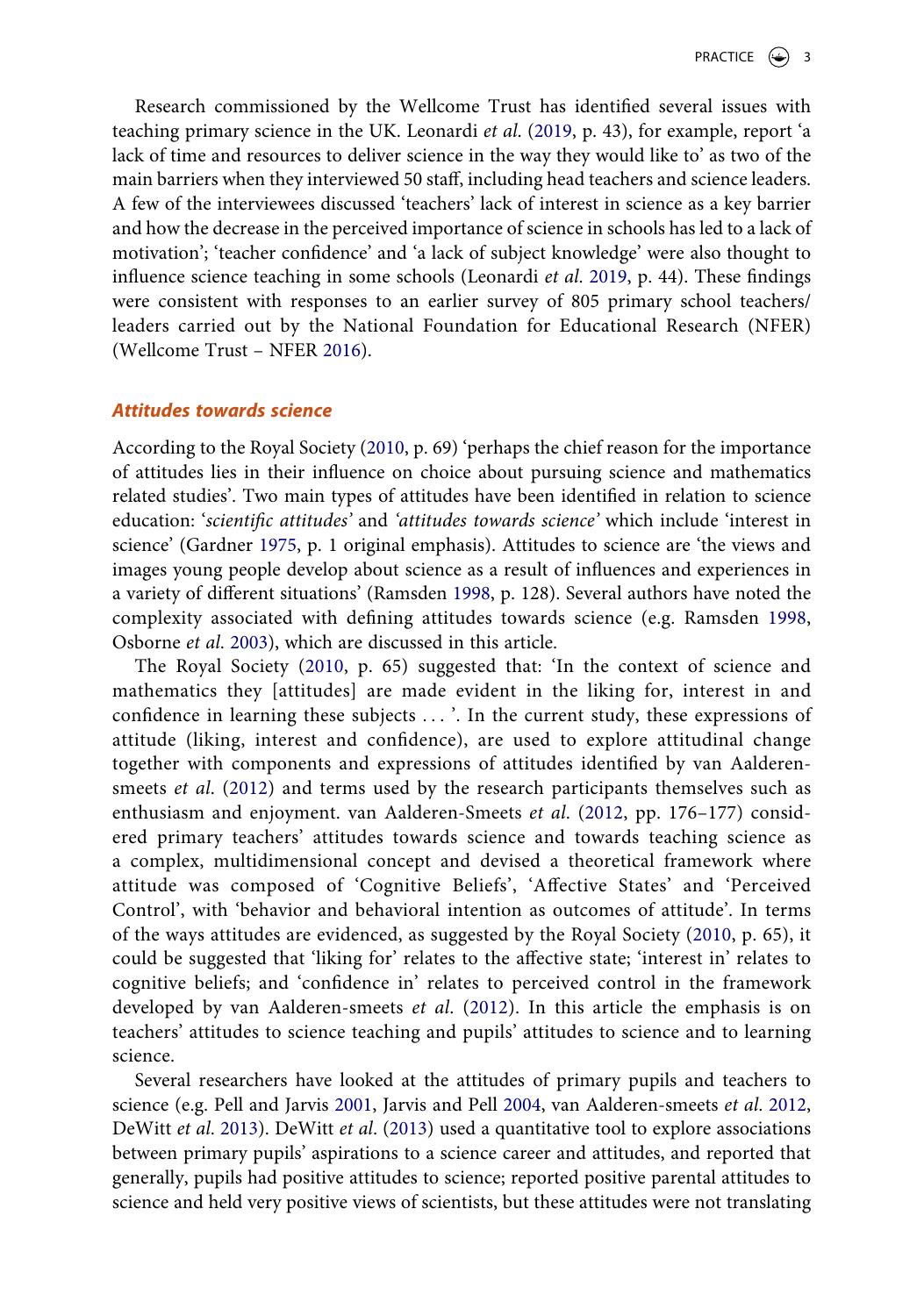directly into aspirations in science. This finding has implications for approaches designed to influence pupils' attitudes towards science with a view to encouraging them to engage in science careers.

<span id="page-4-0"></span>Insights into pupils' views have also been obtained through open-ended questioning using questionnaires and focus groups (Chetcuti and Kioko [2012\)](#page-15-11). Chetcuti and Kioko ([2012,](#page-15-11) p. 1579) reported that girls in secondary schools in Kenya 'attributed a positive attitude towards science to whether they enjoyed their science lessons in school', citing the teacher and the pedagogic approach used as the most important reasons for their enjoyment. Denessen *et al*. [\(2015\)](#page-15-12) investigated the relationship between primary teachers' enjoyment in teaching about science and pupils' attitudes towards science and reported that pupils' attitudes were affected by teachers' attitudes.

<span id="page-4-5"></span><span id="page-4-1"></span>Jarvis and Pell [\(2004\)](#page-16-1) explored changes in primary teachers' confidence, attitudes and cognition before and after a two year in-service programme and whether any changes influenced the attitudes and cognition of pupils. They concluded that the programme 'generally had positive outcomes with regard to teachers' confidence, self-perception of ability, attitudes to managing science in the classroom and science understanding' and reported that pupils' cognition and attitudes to science were influenced by their teachers (Jarvis and Pell [2004,](#page-16-1) p. 1806). However, the findings were complex and there were important differences between teachers, suggesting that individualised professional development approaches might be more effective (Jarvis and Pell [2004\)](#page-16-1). More recently, van Aalderen-Smeets and Walma van der Molen [\(2015,](#page-17-3) p. 710) argued for focusing on teachers' attitudes in primary science professional development as a result of findings from a programme that 'had profound positive effects on primary teachers' professional attitude towards teaching science'. As a result of further empirical research, van Aalderen-smeets *et al*. ([2017\)](#page-17-4) suggested that it might be necessary to focus on attitudinal change in order to effect change in teachers' attitudes. Other large-scale studies have reported an influence of professional development on primary science teacher confidence (e.g. Harlen *et al*. [1995,](#page-15-13) Murphy *et al*. [2007](#page-16-13)).

## <span id="page-4-4"></span><span id="page-4-2"></span>*Attitudes and experiences*

<span id="page-4-3"></span>Research on attitudes towards science generally stems from an aspiration to provide conditions in which pupils 'make sense of, and feel positive about, their experiences in science lessons' (Ramsden [1998](#page-16-12) p. 132). The relationships between teachers' attitudes towards science and their experiences of science, pupils' attitudes and experiences in relation to science, and the way teachers' and pupils' attitudes and experiences interrelate, are complex. Leonardi *et al*. [\(2019](#page-16-10), p. 42) note that a few of the interviewees in their study, head teachers, science leaders and teachers, acknowledged an association between 'their own positive experiences in school' and 'the extent to which they enjoy teaching the subject'. Similar links between experiences and attitudes have been found for mathematics where McAteer and Grinyer ([2019](#page-16-14)) reported that primary teachers strongly associated their experiences of being taught mathematics with how confident and competent they felt in the subject. Whilst Jarvis [\(2012\)](#page-16-4) explained the association between experience and attitude, as described earlier in this article, the Royal Society [\(2010](#page-16-11), p. 59) drew attention to the relationship between children's attitudes to science education and their experiences suggesting that attitudes 'are often thought to be both a result of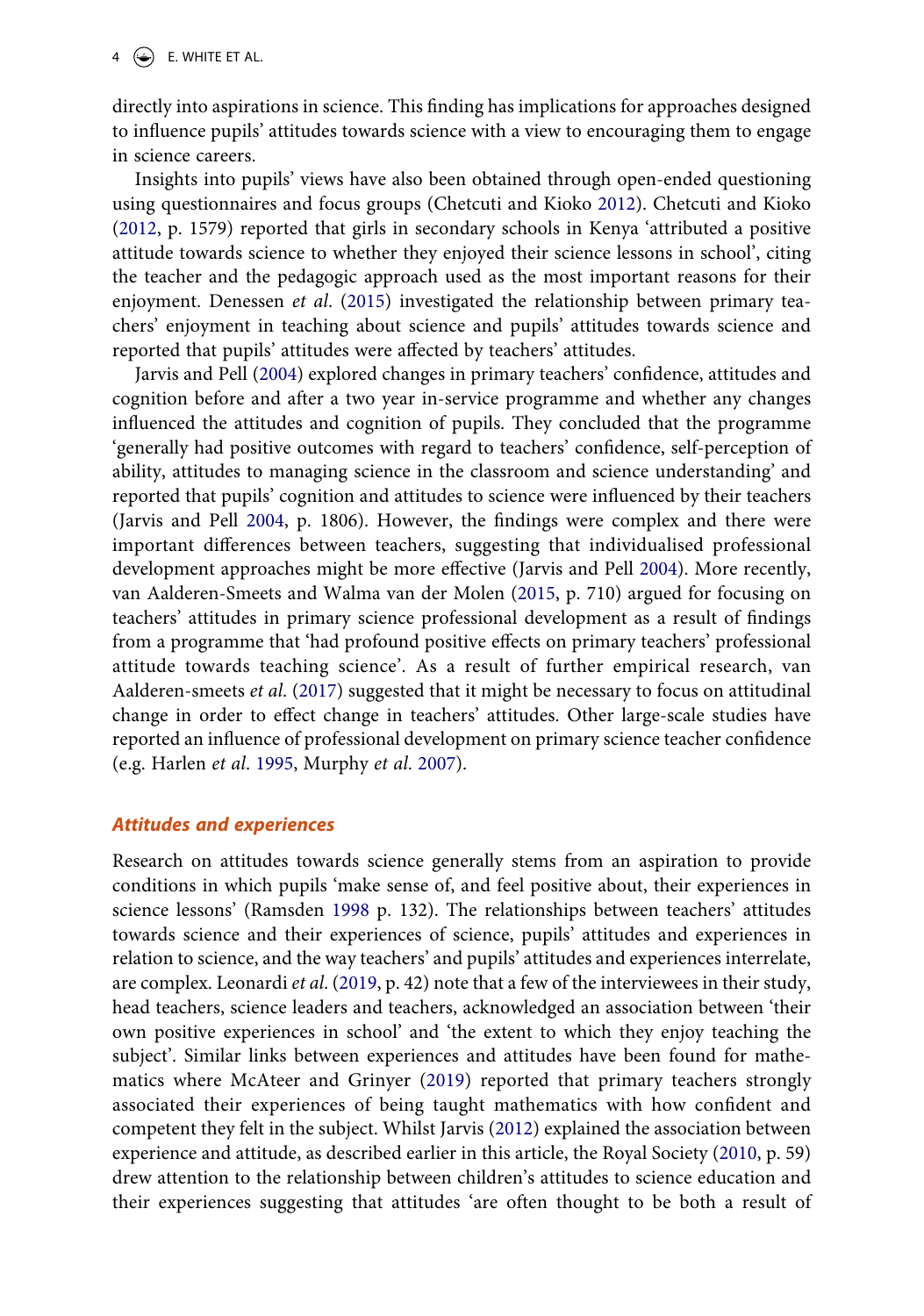children's experiences and a factor in determining their willingness to engage in relevant activities'. This relationship might be visualised as an upward or downward iterative spiral, from experiences to attitudes and attitudes to experiences, affecting children's inclination to engage in science. Teachers can play an important part in influencing the nature of this spiral. For example, Frenzel *et al*. ([2009\)](#page-15-14) explored the association between mathematics teachers' enjoyment of teaching and students' enjoyment in class. These researchers demonstrated a positive relationship between teachers' enjoyment and students' enjoyment and suggested that enthusiasm was the mediating factor in the transfer of enjoyment experienced by mathematics teachers to their students (Frenzel *et al*. [2009](#page-15-14)). Whilst enjoyment might be considered to be an 'affective experience' enthusiasm is expressed through behaviour (Frenzel *et al*. [2009,](#page-15-14) p. 706).

## <span id="page-5-1"></span>**Research study**

## *Primary Science Quality Mark*

<span id="page-5-4"></span>The Primary Science Quality Mark (PSQM) professional development programme has been implemented within the UK and in several other countries including the Netherlands, Germany, Cyprus, Singapore, Indonesia, Malaysia and the USA. In England, some primary schools have engaged their science leaders in the programme in order to address the reduced focus on science and to prepare for teaching the new national curriculum (Turner *et al*. [2013](#page-17-5), White *et al*. [2015\)](#page-17-6). During the programme schools are provided with a framework and professional support for developing science learning, teaching and leadership. Science leaders from participating schools are not science specialists but primary teachers who lead the development of science pedagogy in their school during the programme and are appointed to local PSQM networks or hubs. Hub leaders are PSQM-trained primary science experts who support the teacherleaders through face-to-face activities and online mentoring during the year-long programme, which involves school-based evaluation, action planning and implementation (Turner *et al*. [2013](#page-17-5)). At the end of the programme the science leader submits reflections and supporting school-based evidence on practice in primary science in order to achieve an award. Professional development programmes for teachers, such as PSQM, are designed to lead to increased knowledge and skills and/or changes in attitudes and beliefs, changes in classroom practice, and improved learning outcomes for pupils (e.g. Guskey [2002,](#page-15-15) Desimone [2009\)](#page-15-16). During the PSQM the science leaders are encouraged to become extended professionals who are committed to developing through the systematic questioning of their own teaching and testing theory in practice (Stenhouse [1975\)](#page-17-7).

## <span id="page-5-3"></span><span id="page-5-2"></span><span id="page-5-0"></span>*Aims, participants and data collection*

This research study investigated the views and experiences of twelve science leaders in schools undertaking the PSQM programme. Rich contextualised qualitative data were collected and used to explore the impact of the programme, if any, on the science leaders' attitudes towards science and their perceptions of changes in the attitudes of teachers and pupils. These data were collected using a self-completion questionnaire, an interview and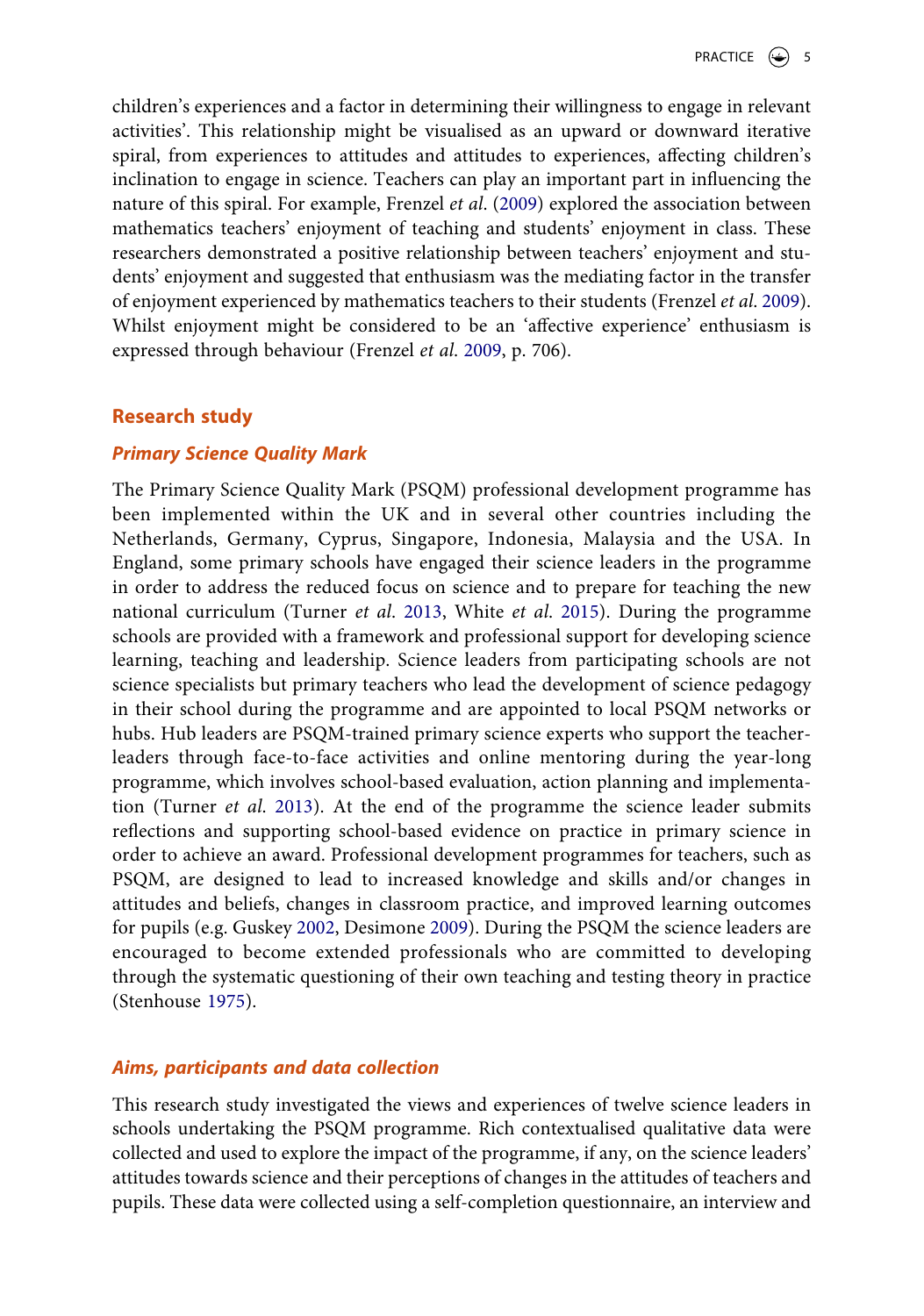$6 \quad \Leftrightarrow$  E. WHITE ET AL.

a focus group and from documents submitted for the PSQM award. This article focuses on data relevant to attitudes and attitudinal change, which are used to address the following research questions:

- How did the science leaders talk about attitudes? (What language or 'vocabulary' did they use?)
- Is there evidence for any changes in the attitudes of science leaders and teachers towards teaching science? If so, how did science leaders' and teachers' attitudes change?
- Is there evidence for any changes in the attitudes of primary pupils towards science or towards learning science? If so, how did pupils' attitudes change?
- What can we learn about: attitudinal change as a particular form of learning; the nature of attitudinal knowledge and its construction?

The data arose from listening to the meanings being constructed by twelve science leaders who worked in schools that started the PSQM during 2014 (cohorts 8 and 9) ([Table 1](#page-6-0)). These twelve schools received a Royal Society of Chemistry bursary to enable them to engage in the programme.

<span id="page-6-2"></span>Data were initially collected using a self-completion questionnaire, which included some open-ended questions ([Table 2\)](#page-6-1) that invited responses to 'permit one to understand the world as seen by the respondents' (Patton [2002,](#page-16-15) p. 21). The questionnaire was piloted to assess how the questions were interpreted within the context

| Table 1. Data concentration approach and humber of participants. |                                                         |        |  |
|------------------------------------------------------------------|---------------------------------------------------------|--------|--|
| Data collection approach                                         | Number of participants                                  | Cohort |  |
| Ouestionnaire                                                    |                                                         |        |  |
| Interview                                                        |                                                         |        |  |
| Focus group                                                      |                                                         |        |  |
| PSOM submission documentation                                    | 8 (2 of these participants completed the questionnaire) |        |  |

<span id="page-6-0"></span>**Table 1.** Data collection approach and number of participants.

#### <span id="page-6-1"></span>**Table 2.** Data collection approach and question areas relevant to attitudes towards science.

#### **Ouestionnaire**

Before you started working towards the PSQM:

QE. in the children's attitudes and understanding about science topics?

#### **Interview and focus group**

QF. Were there any issues/attitudes that you wanted to change? (Following: Why did you choose to do the PSQM in your school?)

QG. Do you think your attitudes to science have changed since you have been doing the PSQM in your classroom? If so how? (e.g. enjoyment, confidence, engagement)

QH; QK. Have you seen a change in the attitudes of the children? If so, can you give me an example? Context: QH. participant's own teaching; QK. across the school

QJ. Do you think teachers' attitudes to science have changed since you have been doing the PSQM across the school? If so, how? (e.g. enjoyment, confidence, engagement)

QA. Did you enjoy teaching science topics?

QB. Did you feel confident to teach science topics?

QC. Did the children in your class enjoy science topics?

QA-QC included the response options: Yes, always; Yes, sometimes; No, hardly ever; No, never; Don't know; and: Please comment on whether or not this aspect has changed during the year, and if so how it has changed. Can you give any examples of specific changes that you have noticed:

QD. in your own or your teachers' attitudes and thinking about science topics?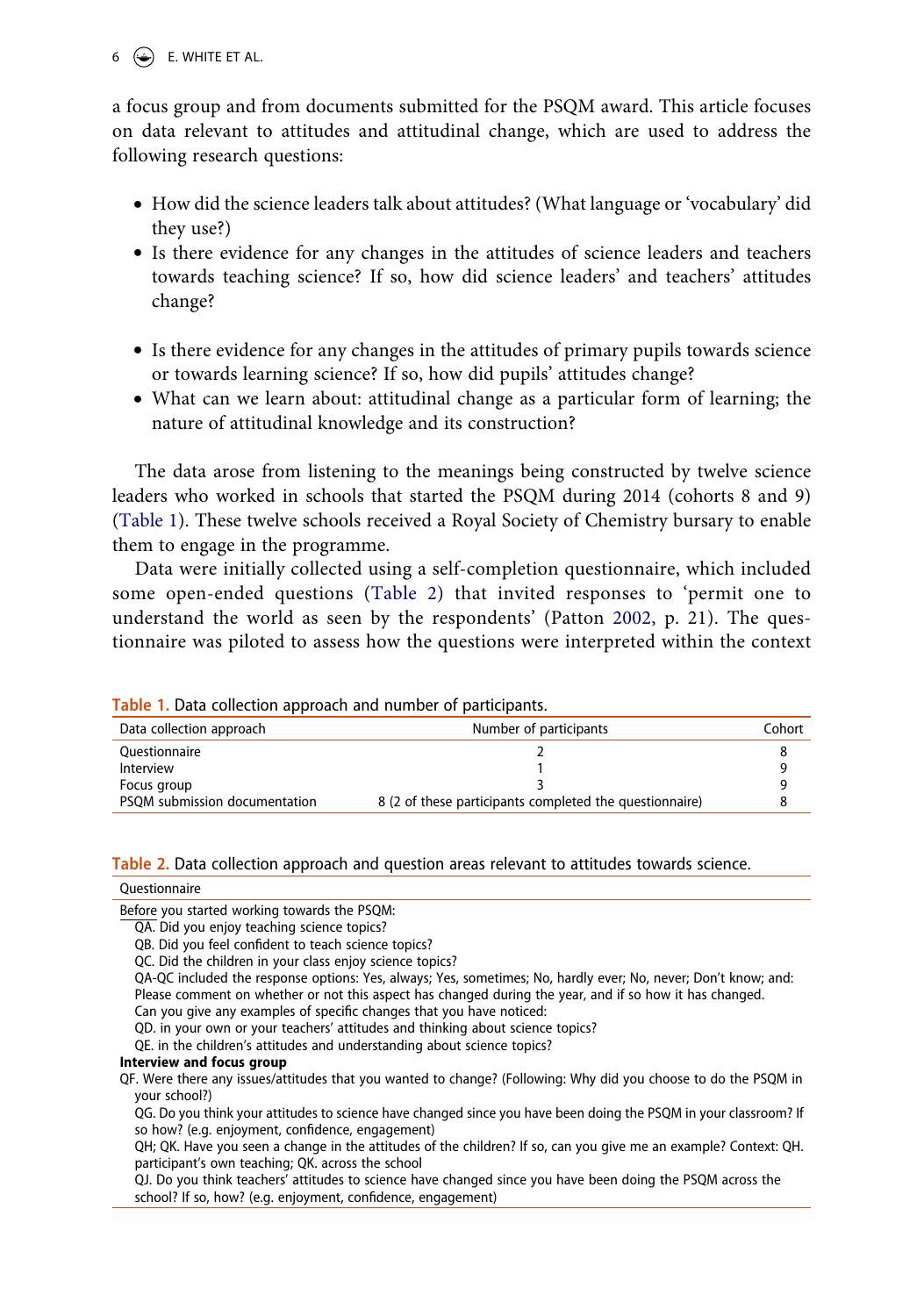<span id="page-7-1"></span>of the complete instrument (McColl *et al*. [2001\)](#page-16-16) and the final version was sent by email to eight science leaders. Two of the science leaders responded and their responses were reviewed to inform the subsequent data collection activities. The eight science leaders invited to complete the questionnaire contributed to the research through documentation submitted for the PSQM award. One science leader undertook a telephone interview, and three science leaders in one hub engaged in a focus group. The interview and focus group provided opportunities for 'probing or extending' the participants' responses; such opportunities were not available when collecting data using the self-completion questionnaire (Patton [2002,](#page-16-15) p. 21). The questions used for the questionnaire, interview and focus group were designed to explore aspects of teaching, learning and leading science. Those question areas most relevant to attitudes towards science are shown in [Table 2](#page-6-1). Responses to other questions are also included where these contribute to the discussion of attitudes and attitudinal change.

Data from the award submission documentation were provided as evidence for criterion C3 (Children enjoy their science experiences in school), and from responses to questions about general or science-related issues within the school that the science leader wanted to report; and to the question 'What do you feel the school's and your involvement in PSQM this year has done for science at your school?'

<span id="page-7-2"></span><span id="page-7-0"></span>Ethical approval for the study was obtained from the relevant University of Hertfordshire Ethics Committee. Participants were informed that their engagement, or otherwise, in the research would not have any influence on their involvement with the PSQM and that confidentiality would be maintained if data were disseminated. Members of the research team were independent of the PSQM programme. An interpretive research approach was used, characterised by specific interest in the participants as individuals and a desire to understand the subjective world of their experiences and how they interpreted them (Cohen *et al*. [2007](#page-15-17)). The interview and focus group were designed to benefit all involved (Cohen *et al*. [2007](#page-15-17)) and the science leaders were viewed as 'conversational partners' (Rubin and Rubin [2005,](#page-16-17) p. 14). They were self-reporting regarding their own attitudes and experiences and also reported their perceptions and observations of any changes in the attitudes and behaviour of colleagues, pupils and others within their school communities. The questions were open-ended, designed to generate in-depth data. The openness of the questions and the intention to build a mutually safe and supportive environment gave respondents some power over what was discussed and understanding was constructed with the researcher through the process. The desire was that the science leaders would benefit through having an interested person with whom to reflect on experience and practice.

## *Data management and analysis*

The completed questionnaires were submitted by email and the interview and focus group session were recorded and transcribed. Although the sample size was small, the data were rich and as Patton [\(2002,](#page-16-15) p. 46) asserted 'While one cannot generalize from single cases or very small samples, one can learn from them – and learn a great deal, often opening up new territory for further research . . .'.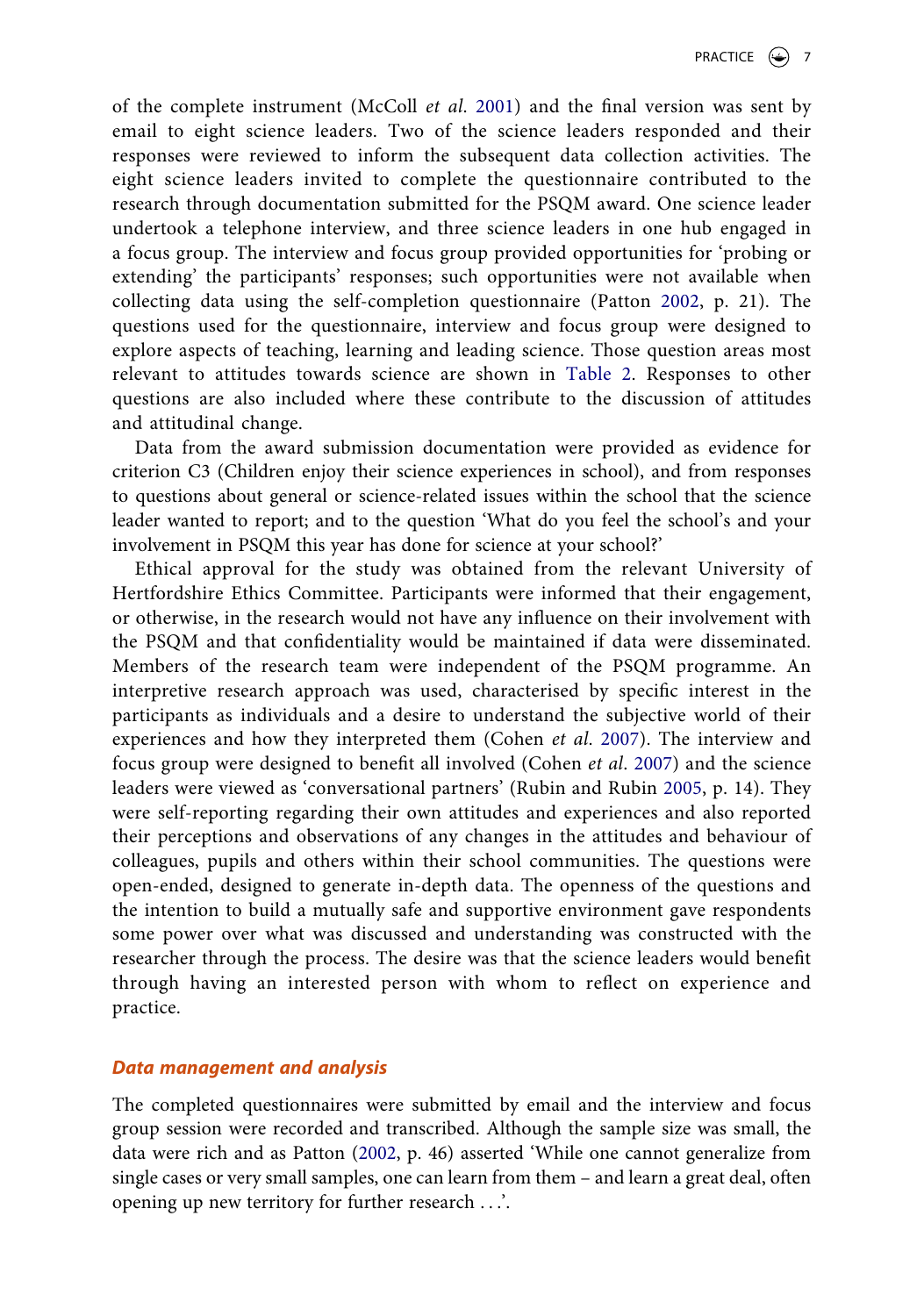### $8 \quad \circled{4}$  E. WHITE ET AL.

#### <span id="page-8-0"></span>**Table 3.** An example of data within each theme.

Theme 1: The impact of doing the PSQM on attitudes to science

'the clear growth in confidence of the staff when leading investigations has directly lead to the growth of enjoyment of the pupils and to higher levels of attainment, especially with higher ability pupils'. (School A)

**Theme 2: The impact of doing the PSQM on primary science teaching**

'on our learning walks we are seeing that in the lower year groups that children are starting to be able to plan their own investigations. So hopefully as time goes on we will see children coming through that are capable of planning their own investigations'. (Jessica)

**Theme 3: Reasons for doing the PSQM**

The PSQM provided: 'an opportunity to celebrate all the things we were already doing well but it gave us an extra incentive to make science teaching and learning in the school even better. It has been wonderful to see the children so enthused'. (Eddie)

**Theme 4: Resources for teaching primary science**

'we bought a full-size skeleton and I went to observe a student's lesson all about bones and I hoped he might use it. At the end of the lesson he wheeled it out and I thought "Yeah!" and the children all gasped, they were mesmerised by it'. (Riah)

The research lead categorised the data into four themes derived from the overall research aim ([Table 3](#page-8-0)): the impact of doing the PSQM on attitudes to science; the impact of doing the PSQM on primary science teaching; reasons for doing the PSQM; and resources for teaching primary science (White *et al*. [2015\)](#page-17-6). Data within the first theme, explained below, are used to address the research questions in this article; data in the remaining themes contextualise these findings. Pseudonyms are used for participants in the focus group and interview (Sam, Jessica, Nilgun and Riah) and for questionnaire respondents (Eddie and Alex). Data obtained from the PSQM submission documentation are denoted alphabetically (School A – School H). Care was taken when interpreting these submission data because the science leaders were reporting in order to achieve an award, which together with the nature of the framework and the questions might have influenced their responses (Turner *et al*. [2013](#page-17-5)).

## *Theme 1: The impact of doing the PSQM on attitudes to science*

<span id="page-8-1"></span>Using the three aspects of attitude proposed by the Royal Society [\(2010,](#page-16-11) p. 65) evidence was sought for pupils having a 'liking for, interest in and confidence in learning' about science. Evidence was also sought for these three aspects of attitude in relation to teachers teaching and leading science. Themed data were complemented by findings identified by searching for key words, which were presented in context (Ryan and Bernard [2003\)](#page-16-18). The key words comprised: expressions of attitudes proposed by the Royal Society [\(2010](#page-16-11)), like, interest and confidence; the antithesis of these expressions; and the affective aspects, enjoyment and anxiety, proposed by van Aalderen-smeets *et al*. ([2012\)](#page-17-0). These terms were identified through electronic searching of the complete dataset (e.g. 'confiden' to identify confidence, self-confidence, confident, confidently, no confidence/lack of confidence, no/lack of self-confidence, not confident, not confidently). As expected, there was overlap in findings identified from the data theming and the key word search. Some examples of findings are presented in [Table 3](#page-8-0). In addition, some terms the participants used in response to questioning about attitudes were identified to illustrate the science leaders' vocabulary of attitudes and their perceptions of the way attitudes are exemplified.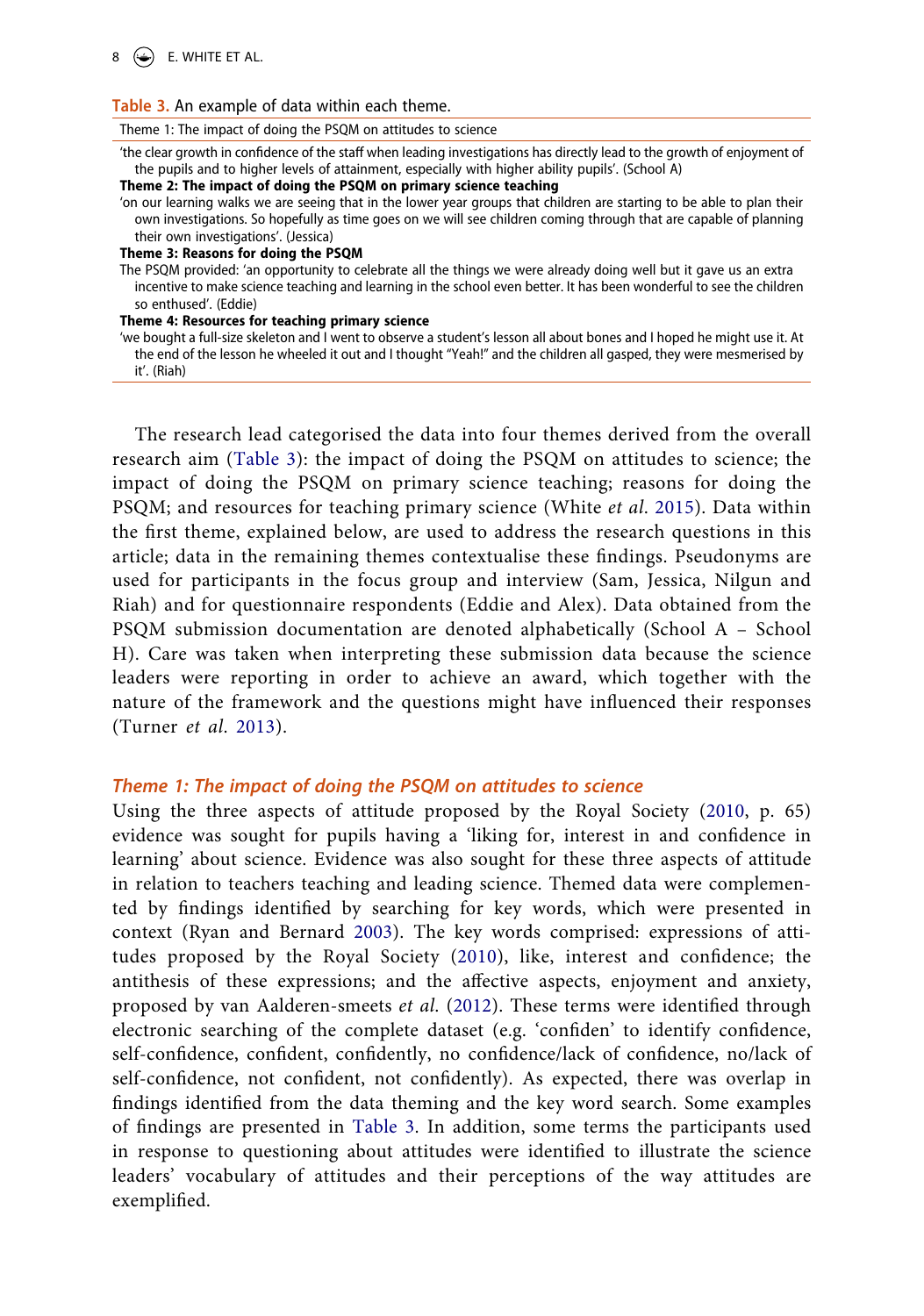## *Findings and discussion*

<span id="page-9-0"></span>This section illustrates how the science leaders spoke about attitudes and then critiques evidence for attitudinal changes, and the nature of any changes, focusing on selected issues each time. The interrelationship between the science leaders, teachers and pupils leads to some overlap between the findings presented in different sub-sections. Here, 'changes' are seen within the scope of the impact of the PSQM programme, where 'impact is defined as an effect on, change or benefit to ... ' (HEFCE [2011](#page-16-19)/2012 p. 48). The emphasis is not on this particular programme but on using the findings to attend to: attitudinal change as a form of learning leading to the creation of personal knowledge (Eraut [2004\)](#page-15-1); individual and social construction of attitudinal knowledge; and how teachers' professional development might influence collective attitudinal knowledge across school communities and, in turn, enhance individual learning. Attention is also given to the association between teachers' and pupils' attitudes towards science and their experiences of science.

## *The science leaders' vocabulary of attitudes*

The key word search revealed that the science leaders' responses included the terms *like, confidence* and *enjoy* proposed by the Royal Society ([2010](#page-16-11)) and van Aalderensmeets *et al*. ([2012](#page-17-0)) in ways that suggest attitudes towards science and towards learning and teaching science. For example, pupils '*liked* the idea of taking part in lessons that used science experiments' (School F); 'the clear growth in *confidence* of the staff when leading investigations' (School A); and there was '*enjoyment* of science across the school' (School G). The terms *interest* and *anxiety* were not identified. Science leaders also referred to *engagement*, a term given, together with enjoyment and confidence, as an example of attitude in some questions [\(Table 2](#page-6-1)); for example, Jessica referred to pupils being 'more *engaged* when they are in the lessons'.

The participants also used other terms to discuss attitudes. They described attitudes as being *positive*: 'Children have a very *positive* attitude to science' (Alex); and referred to *enthusiasm*, a term used in some PSQM criteria: 'The teachers are encouraged by the children's levels of engagement and *enthusiasm*' (Eddie). When questioned about attitudes the science leaders reported behaviours, such as discussing and sharing ideas: 'I think people are a lot more positive about it and are talking about it more in the staff room, sharing ideas that I never really heard people sharing before' (Sam). Responding to a question about attitudes and thinking, Alex reported: 'Teachers in the school have worked hard to link science topics to their learning journeys and they have put much more effort into making the children's learning "hands on"'.

There were fewer references to confidence in relation to pupils than teachers and apart from one reference to the enthusiasm of teachers and pupils, science leaders used the terms enthusiasm, enthusiastic and enthuse exclusively when referring to pupils, possibly influenced by the wording of the PSQM criteria.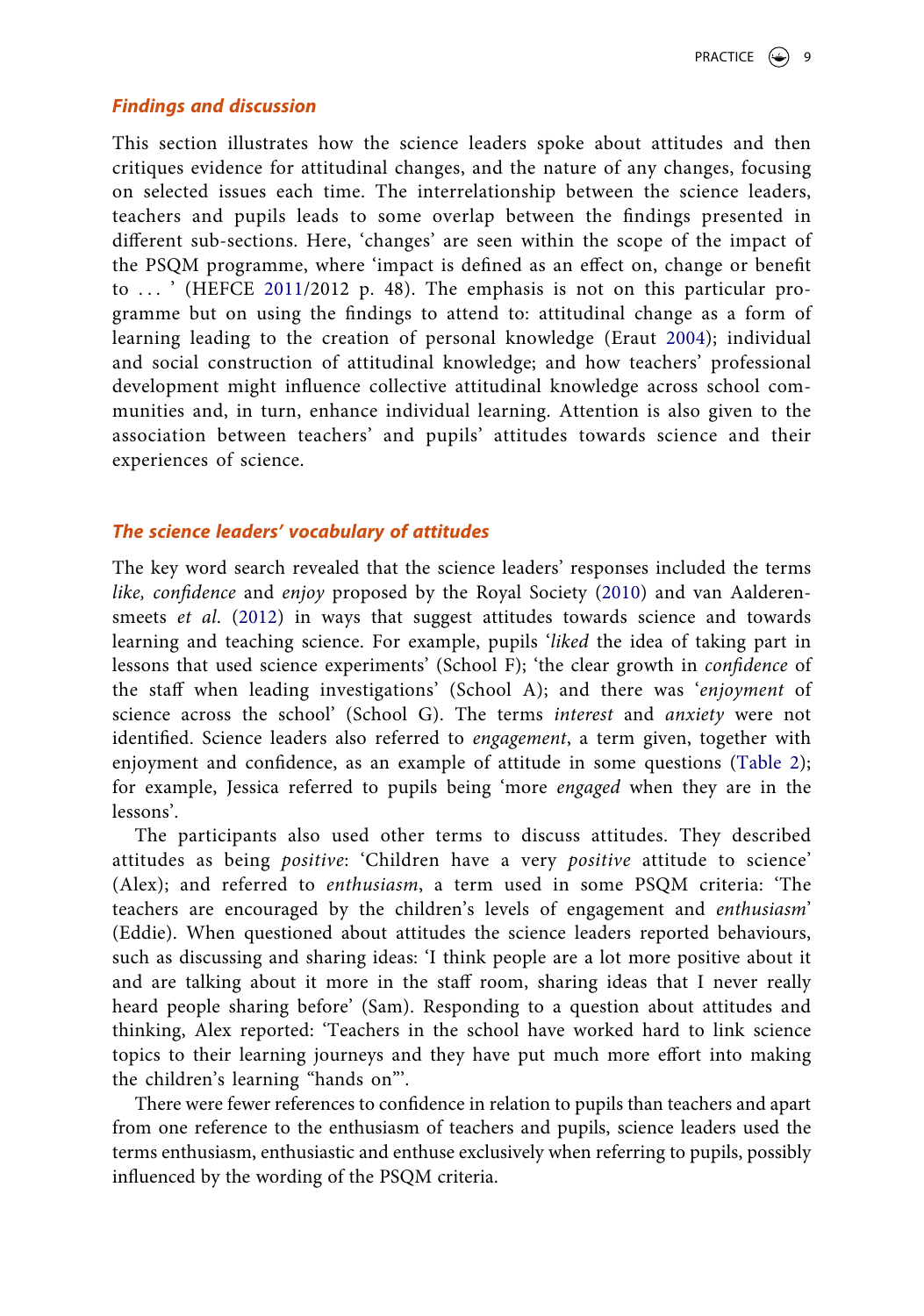10  $\left(\frac{1}{2}\right)$  E. WHITE ET AL.

## *The science leaders' and teachers' attitudes towards teaching science*

<span id="page-10-1"></span>Several science leaders' accounts suggest that their attitudes to teaching science had changed or were changing. Alex reflected 'I have enjoyed teaching science more since working towards the PSQM as I am thinking more about my teaching . . . ', illustrating the relationship between attitude (enjoyment) and other aspects of personal knowledge, 'the cognitive resources' (Eraut [2000,](#page-15-4) p. 130) required for thinking about teaching. When asked whether they thought their attitudes to science had changed ([Table 2](#page-6-1) QG), the focus group participants also described changes in their teaching. Riah asserted 'I am far more critical of my own teaching, I want it to be as good as it can be'; Jessica explained 'I have tried to find ways to make my lessons more engaging . . . I try to let the children be more involved'; and Nilgun reflected 'I take more risks, I use more resources'. Risk taking is supported by 'A confident, safe, collaborative, democratic, and supportive environment . . . ' (Iredale *et al*. [2013,](#page-16-20) p. 201). Here, Nilgun's response to questioning about the attitudes of other teachers implied she saw risk-taking as evidence of confidence in teaching: 'they seem more confident, they are taking risks'. She also referred to 'getting the children to take risks'. Spillane ([2000](#page-17-8)) reported an association between confidence and risk-taking in his exploration of a school teacher's pedagogical experience in two subject areas. In higher education too, Sadler [\(2013\)](#page-16-21) identified a link between a teacher's confidence, taking risks and perception of their knowledge of content and pedagogy where content knowledge tended to be more important. He noted that 'The main influence of this greater level of confidence upon development was that it was often described in conjunction with taking risks and trying out new ways of teaching' (Sadler [2013,](#page-16-21) pp. 163–164).

<span id="page-10-3"></span>Confidence is a complex construct; student teachers identified that it is composed of 'cognitive, emotional (affective), and performance components' (Norman and Hyland [2003](#page-16-22), p. 266). Eddie attributed an increase in confidence to teach science topics to having more ideas and greater understanding about 'successful learning':

<span id="page-10-4"></span><span id="page-10-2"></span><span id="page-10-0"></span>Whilst Norman and Hyland's [\(2003\)](#page-16-22) description of confidence includes a cognitive component, implied in Eddie's response, it also includes a performance element, which associates confidence and action. Thus, teacher confidence could be seen to have implications for pedagogic change, as Nilgun reflects below in response to a question about changes in understanding of science and science topics. Here, Nilgun illustrates a finding from Spillane's ([2000](#page-17-8), p. 326, 327) study of a teacher engaged in teaching mathematics and literacy, in which he observed that her confidence in literacy 'meant that she adopted a reflective stance, actively constructing and reconstructing ideas about teaching' in contrast to mathematics in which 'her stance was more passive as she struggled to memorize "experts'" remedies'. This suggests she could draw on a greater resource of personal knowledge in one subject area; her 'capabilities-what [she] can do-and the understandings that inform them' (Eraut [2007,](#page-15-18) p. 406).

<sup>&#</sup>x27;I felt fairly confident but the experience has certainly increased my confidence. I have a much bigger bank of ideas and greater clarity of what successful learning looks like' (Eddie - [Table 2](#page-6-1) QB).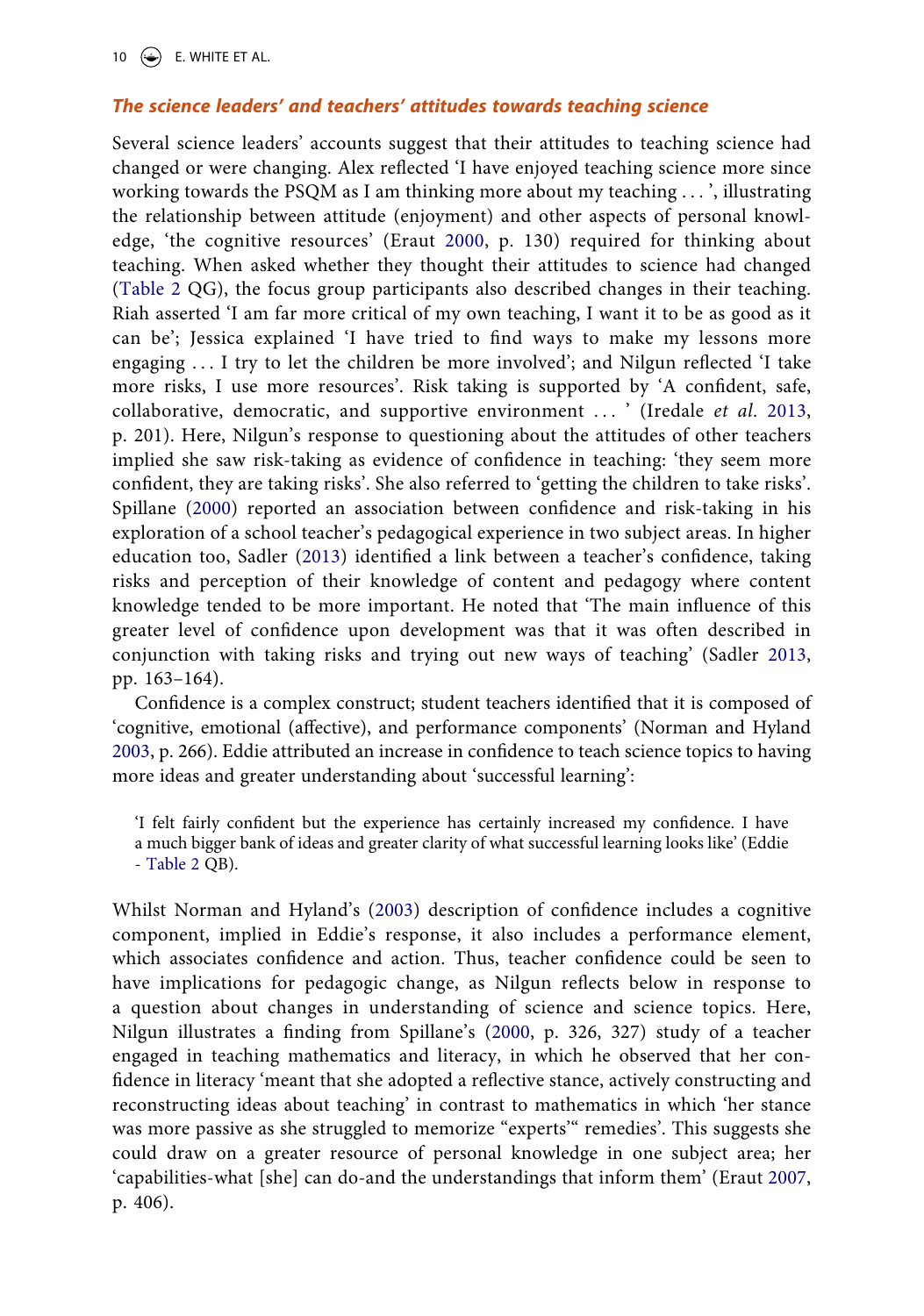'I am more motivated to go away and look at things more deeply, learning on the way, with the children. [Interviewer - why do you think you are more motivated to do this?] I have a clearer vision, I am more confident and willing to take risks [with my teaching] which is exciting because before, I was stuck in a rut.' (Nilgun).

Nilgun explains that she is motivated through seeing a positive impact on children's attitudes to science: 'It is all about the children; when you see the impact on the children, it's motivating because you feel like it is actually starting to work'. Nilgun's emphasis on confidence and risk-taking raises questions about the nature and value of components of personal knowledge. For example, might the value of tacit knowledge relating to routinisation that is lost during the change process (Eraut [2004\)](#page-15-1) be offset in some situations by particular forms of attitudinal knowledge, expressed here as confidence? Whilst Nilgun's confidence seems to precede risk-taking in teaching, Loughran *et al*. [\(2012\)](#page-16-23) identify challenges as teachers and pupils move from a position of confidence, familiarity and routine and are engaged together as learners in pedagogic change. They need to 'unlearn' prior practice, losing the support of the tacit knowledge that accompanied it (Eraut [2004\)](#page-15-1), and enter 'a riskier situation characterised by uncertainty and a heightened consciousness of learning about practice' (Loughran *et al*. [2012,](#page-16-23) p. 5). Thus, as expected, in this study changing practice was not without challenge. Sam reflected that initially 'I was really struggling to get them [children] to be able to think of their own question' and Nilgun reports from observing practice across her school.

<span id="page-11-1"></span>'Some staff are more willing to go on that journey and have a go. And some staff lack confidence. There is so much change [new National Curriculum] going on that they find it hard to grasp with everything else that they have to do. It is evident when you go on your learning walks that that some staff are willing to embrace it. There are more child-led investigations, they seem more confident, they are taking risks. They are allowing the children to have more control. Other staff stick to what they know best. And it's trying to move them all, slowly.' (Nilgun – [Table 2](#page-6-1) QJ)

## *The pupils' attitudes towards science and towards learning science*

<span id="page-11-0"></span>Whilst a 'positive attitude towards science' might represent different values including passivity or challenge (Alsop and Watts [2003,](#page-15-19) p. 1045), in the following examples, the science leaders seem to associate it with challenge. Alex links pupils' active involvement in developing science experiments with attitudinal change and greater understanding of 'scientific concepts' and Riah illustrates her assertion that the pupils are responding positively to science with engagement in science and using relevant vocabulary.

'Children have a very positive attitude to science. The School Science Fair had a huge impact on the children's attitude to science and they enjoyed devising their own experiments for the fair. The children really enjoy "hands on" science and this approach has helped them to understand scientific concepts more clearly' (Alex - [Table 2](#page-6-1) QE)

'There is a more positive response to science. I rarely see anyone reluctant to do science, it's not part of the ethos of the school any more . . . I found from our learning walks over the past year that children are able to talk about science in a more developed way. They are using the vocabulary that they should be using. And they want to do better. They want to use the vocabulary and understand things more deeply' (Riah – [Table 2](#page-6-1) QH)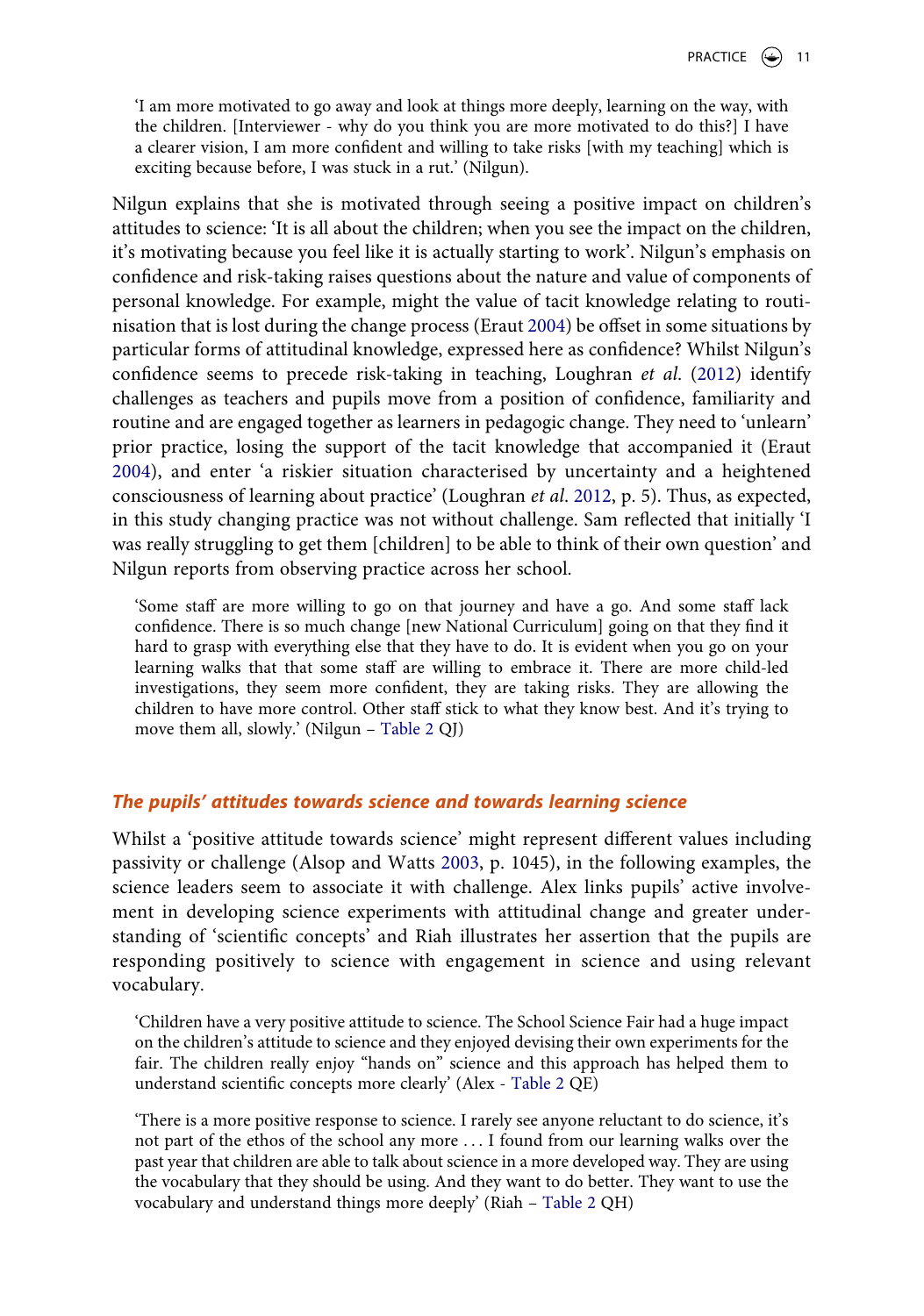12  $\left(\rightarrow\right)$  E. WHITE ET AL.

The science leaders referred to pupils' enthusiasm in response to questioning about perceived changes in pupils' attitudes. According to Alsop and Watts [\(2003](#page-15-19), p. 1043), 'feelings of enthusiasm, confidence and zeal are equally powerful motivators, so that learners are swept up in a flow of eagerness to learn'. Here, Eddie and Nilgun explain that children have responded enthusiastically to learning activities both inside and outside the classroom and are engaging in science activities at home. Assuming that enthusiastic behaviour by pupils reflects their enjoyment of science, as suggested for teachers (Frenzel *et al*. [2009\)](#page-15-14), these teachers are implying that pupils are enjoying their experiences of science. If the relationship between enthusiasm and enjoyment is not only from teacher to pupil (Frenzel *et al*. [2009\)](#page-15-14) but two-way, pupils' enthusiasm could increase teachers' enjoyment of teaching. Thus, whilst a teacher's role in influencing pupils' attitudes is highlighted (e.g. Osborne *et al*. [2003\)](#page-16-6), these data illustrate reciprocal influences on attitudes within school communities. For example, Nilgun's reference to attitudinal change arising through seeing a positive impact on pupils' attitudes, cited earlier; Eddie's report 'The teachers are encouraged by the children's levels of engagement and enthusiasm'; and reports of parents referring to science.

'There is a buzz about science in the school. The children are engaged, enthusiastic and able to share their learning. With so much great teaching and learning combined with many out of class initiatives (gardening, bird watching, photography, science club, Rangers, child led science assemblies and science awards) we have been able to turn children on to science.' (Eddie – [Table 2](#page-6-1) QE)

' . . . The children in my class are much more enthusiastic. I have a lot more children coming in saying that they have done science or research at home, they have found out things or asked other people about how things worked . . . ' (Nilgun – [Table 2](#page-6-1) QH)

'I find children talking about science a lot more in the playground. Also, parents are coming in. We have just had parents evening and a lot of the teachers were saying that the parents said that the children are now really enthusiastic about science. That hasn't happened before.' (Nilgun – [Table 2](#page-6-1) QK)

## *Attitudinal change as a form of learning; the nature of attitudinal knowledge and its construction: Implications for theory and practice*

Research on attitudes and attitudinal change is inherently complex. Attitudes are integral to a context (Osborne *et al*. [2003](#page-16-6)) and focusing on attitudes might influence participants' perceptions and recall. However, the participants' assertions of attitudinal change are consistent with earlier findings from interviews with staff in schools that engaged in PSQM, which 'confirmed the improvements in teachers' confidence and ability to teach science, with a consequent positive impact not only on pupils' performance but also on their engagement and enjoyment' (Ofsted [2011,](#page-16-24) p. 50). In the current study, positive reports of attitudinal and behavioural change are counterbalanced by reflections such as 'Other staff stick to what they know best', illustrating the reality of practice and a longitudinal study would be of value in assessing the sustainability of any changes.

<span id="page-12-0"></span>Despite challenges associated with research on attitudes, exploring attitudinal change from the science leaders' perspective provides an opportunity to reflect on developing and changing attitudes as a particular form of learning. This opens up ways of considering the nature and construction of attitudes that are different from those usually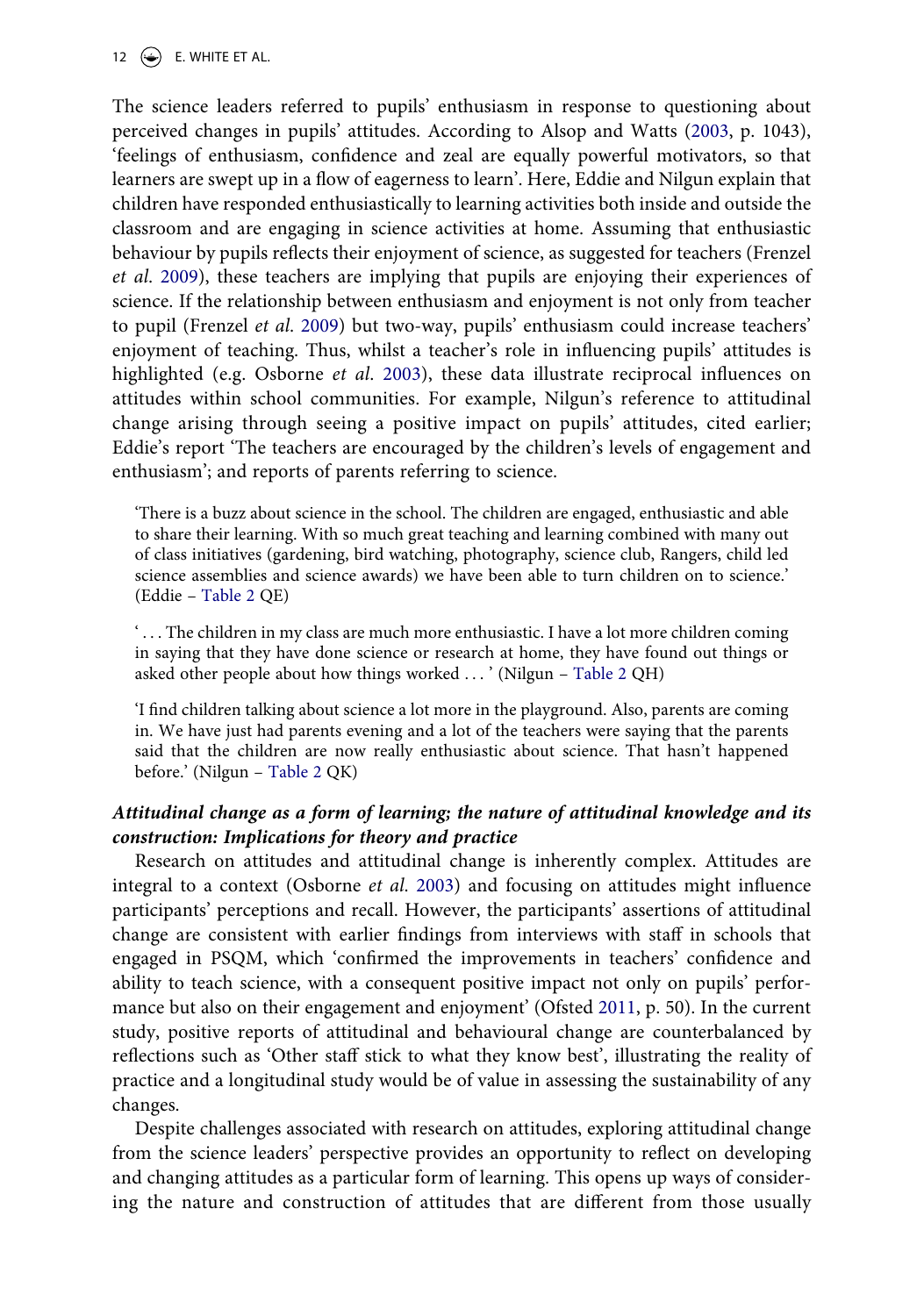addressed in literature on teachers' and pupils' attitudes towards science. The contextualised nature of learning and knowledge leads to questions about the individual or social nature of particular items of knowledge (Eraut [2000\)](#page-15-4), including 'attitudinal knowledge'. In schools, individuals' attitudes contribute to organisational culture as they are shaped by and revealed through activities, interactions and shared experiences. Based on understandings of the way experiences, attitudes and inclination to engage in science activities interrelate (Royal Society [2010\)](#page-16-11), described earlier as an upward or downward iterative spiral, this interrelationship might be visualised in this way for members of staff and pupils on both individual and organisational levels. Attitudes towards different subjects, pedagogic approaches, individuals, groups and other aspects of school life are made evident in how curriculum areas are prioritised in the timetable and through the endorsement of professional learning opportunities. Engaging in PSQM, for example, implies a school's decision-makers have favourable attitudes towards science and signals support for the science leader's participation.

<span id="page-13-1"></span><span id="page-13-0"></span>Professional development programmes, and schools themselves, provide opportunities for teachers and pupils to engage in both 'formal learning' and 'informal learning', which 'recognizes the social significance of learning from other people' and 'draws attention to the learning that takes place in the spaces surrounding activities and events with a more overt formal purpose' (Eraut [2004,](#page-15-1) p. 247). These spaces, together with the more formal shared interactions and experiences, could provide opportunities for 'attitudinal learning'; learning leading to attitudinal acquisition, creation or change through reflecting on explicit attitudes, surfacing tacit attitudes and developing individual and shared, collective attitudinal knowledge. Whereas teachers' attitudes towards teaching and pupils' attitudes towards learning attend to different foci in each curriculum area, the area itself provides a shared attitudinal focus across and beyond the school community, including parents, in this example. Might this provide a useful context for focusing on developing collective attitudinal knowledge? In this setting such 'collective knowledge' might be seen 'as knowledge shared by a group of individuals' (Hecker [2012,](#page-15-20) p. 426). If so, how might the underlying attitudinal knowledge be developed, held and maintained in schools? In project settings, Nonaka *et al*. ([1996](#page-16-5), p. 205) describe a process of 'socialization' that could also apply to schools. It is seen as a way 'of creating common tacit knowledge through shared experiences' initiated through developing 'a "field" of interaction, where individuals share experiences at the same time and space, thereby creating common unarticulated beliefs or embodied skills' (Nonaka *et al*. [1996,](#page-16-5) p. 205). Such a process might have implications for understanding the impact of PSQM. Whereas the importance of professional development being sustained and collaborative is well known (e.g. Cordingley *et al*. [2003\)](#page-15-21), the nature of PSQM, which involves whole school processes of evaluation and development, could make an important contribution towards developing knowledge that is collective. Some responses in this study suggest collective attitudes towards science, for example, 'I rarely see anyone reluctant to do science, it's not part of the ethos of the school any more' and 'There is a buzz about science in the school. The children are engaged, enthusiastic and able to share their learning'. These, together with other findings from this study suggest that teachers' professional development can influence the development of collective, shared attitudinal knowledge across a school community. Engaging members of that community in attitudinal learning provides a mechanism through which each member can effect attitudinal change in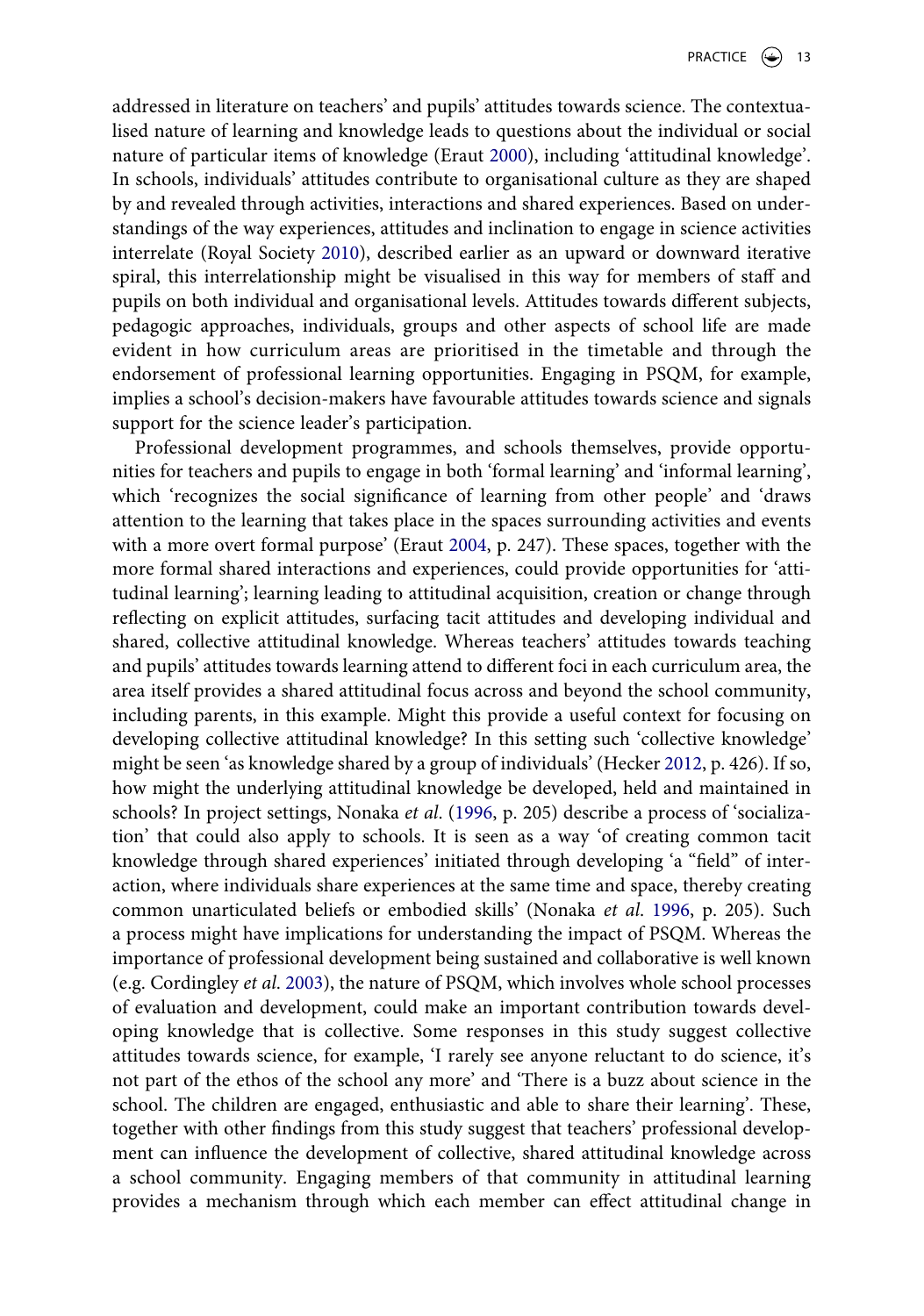14  $\left(\rightarrow\right)$  E. WHITE ET AL.

themselves and others and contribute towards collective attitudinal knowledge. In addition, they can be instrumental in the creation of other forms of knowledge through motivating pupils to engage in what Alsop and Watts [\(2003](#page-15-19), p. 1043) describe as 'a flow of eagerness to learn'.

## **Acknowledgments**

The authors are grateful to all those who contributed to the research reported in this article.

## **Disclosure statement**

No potential conflict of interest was reported by the author(s).

## **Funding**

This work was supported by the Royal Society of Chemistry 2014-2015

## **Notes on contributors**

*Elizabeth White* is currently a teacher educator leading research in initial teacher education and leading the development of mentors in the School of Education at the University of Hertfordshire. Her research is about teacher educators who are based in their work-place, alongside their learners: the pedagogical choices that they make; their professional development needs; and how they can be nurtured in a professional learning community to support their emerging identity. One group of school-based teacher educators that has been a focus of her research are primary teachers who are subject leaders for science. The findings from some of this research have been illustrated in a research-rich visual resource www.go.herts.ac.uk/primaryscienceresearch. She has also co-edited a number of books for teacher educators and is leading an on-going international collaborative research project.

*Claire Dickerson* is a research fellow in the School of Education at the University of Hertfordshire. Her research interests include teacher education, professional learning and changing practice in learning and teaching. Recent studies have involved documenting the views and experiences of student teachers, teachers and teacher educators in schools and higher education institutions. The research findings contribute to learning about the value of articulating pedagogy as a means of developing practice and to understanding teacher education and teacher development.

*Julia Mackintosh* is a teacher educator at the University of Hertfordshire. She is a lead tutor for primary postgraduate student teachers and lectures in primary science and primary geography. Her research interests include teacher education and the professional learning of teacher mentors and student teachers on school-led initial teacher education courses. Recent studies have involved documenting the experiences of primary teachers who are subject leaders for science.

## **References**

<span id="page-14-0"></span>Ajzen, I., [1989](#page-2-0). Attitude structure and behavior. *In*: A.R. Pratkanis, S.J. Breckler, and A. G. Greenwald, Eds. *Attitude structure and function*. Hillsdale: Erlbaum, 241–274.

<span id="page-14-1"></span>ALLEA Working Group Science Education. [2012](#page-2-1). A renewal of science education in Europe. *Views and actions of national academies*. Amsterdam: ALLEA. [https://www.interacademies.org/sites/](https://www.interacademies.org/sites/default/files/publication/report_allea_2012_science_education_in_europel.pdf) [default/files/publication/report\\_allea\\_2012\\_science\\_education\\_in\\_europel.pdf](https://www.interacademies.org/sites/default/files/publication/report_allea_2012_science_education_in_europel.pdf)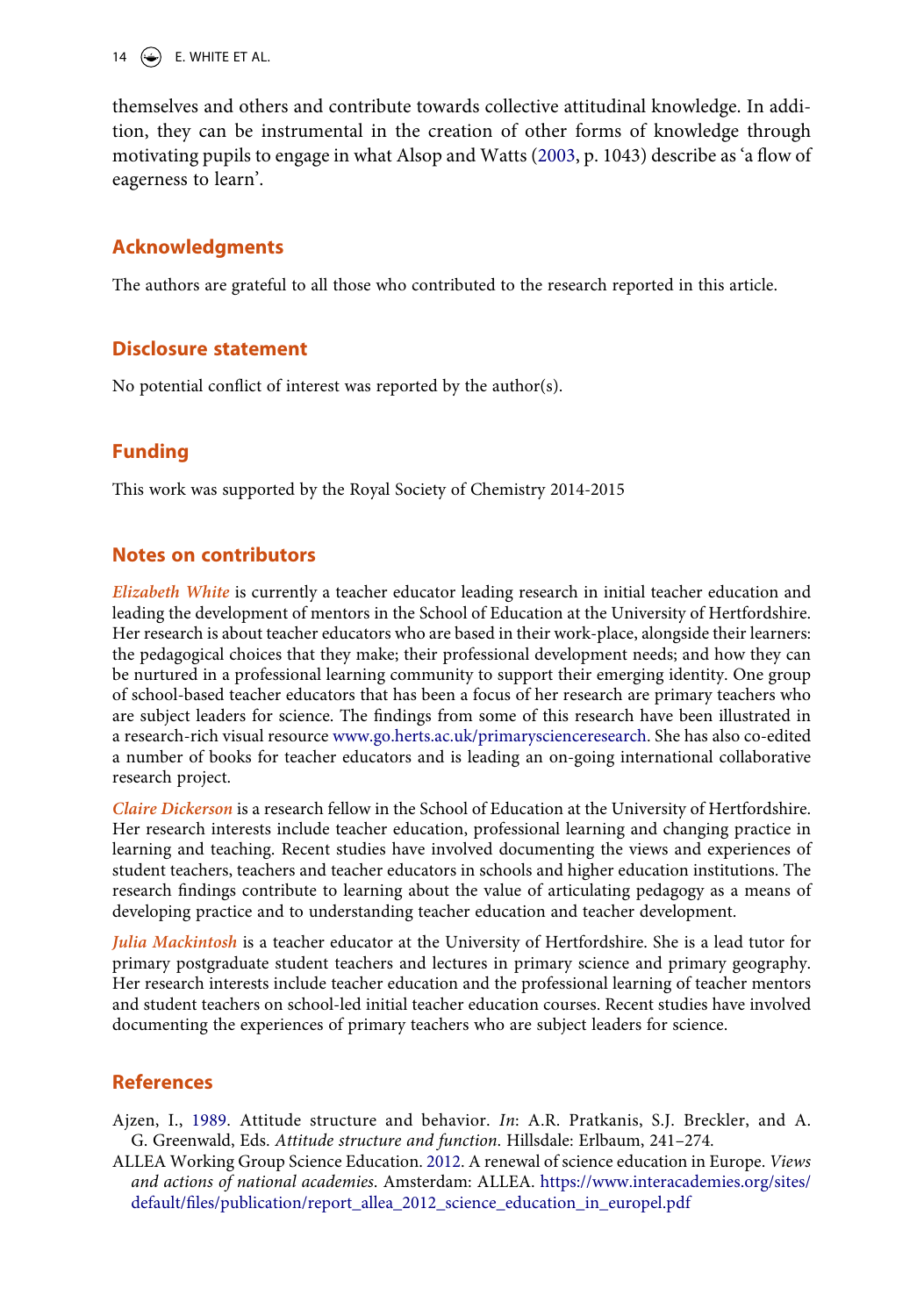- <span id="page-15-19"></span>Alsop, S. and Watts, M., [2003](#page-11-0). Science education and affect. *International Journal of Science Education*, 25 (9), 1043–1047. doi:[10.1080/0950069032000052180](https://doi.org/10.1080/0950069032000052180)
- <span id="page-15-7"></span>Archer, L. and Tomei, A., [2013](#page-2-2). *'What influences participation in science and mathematics?': a briefing paper from the Targeted Initiative on Science and Mathematics Education (TISME)*. London: King's College London. [https://kclpure.kcl.ac.uk/portal/files/64435093/TISME\\_brief](https://kclpure.kcl.ac.uk/portal/files/64435093/TISME_briefing_paper_March_2013.pdf) [ing\\_paper\\_March\\_2013.pdf](https://kclpure.kcl.ac.uk/portal/files/64435093/TISME_briefing_paper_March_2013.pdf)
- <span id="page-15-8"></span>CBI, [2015](#page-2-3). *Tomorrow's World – inspiring primary scientists*. [http://www.cbi.org.uk/tomorrows](http://www.cbi.org.uk/tomorrows-world/assets/download.pdf)[world/assets/download.pdf](http://www.cbi.org.uk/tomorrows-world/assets/download.pdf). Sponsored by Brunel University London.
- <span id="page-15-11"></span>Chetcuti, D.A. and Kioko, B., [2012.](#page-4-0) Girls' attitudes towards science in Kenya. *International Journal of Science Education*, 34 (10), 1571–1589. doi:[10.1080/09500693.2012.665196](https://doi.org/10.1080/09500693.2012.665196)
- <span id="page-15-17"></span>Cohen, L., Manion, L., and Morrison, K., [2007](#page-7-0). *Research Methods in Education*. 6th. London: Routledge.
- <span id="page-15-5"></span>Collinson, V., [2012](#page-2-4). Sources of teachers' values and attitudes. *Teacher development*, 16 (3), 321–344. doi:[10.1080/13664530.2012.688675](https://doi.org/10.1080/13664530.2012.688675)
- <span id="page-15-21"></span>Cordingley, P., *et al*. [2003](#page-13-0). The impact of collaborative CPD on classroom teaching and learning. *Research Evidence in Education Library*. Version 1.1. EPPI-Centre, Social Science Research Unit, Institute of Education. [http://eppi.ioe.ac.uk/cms/Portals/0/PDF%20reviews%20and%20summa](http://eppi.ioe.ac.uk/cms/Portals/0/PDF%20reviews%20and%20summaries/CPD_rv1.pdf?ver=2006-02-27-231004-323) [ries/CPD\\_rv1.pdf?ver=2006-02-27-231004-323](http://eppi.ioe.ac.uk/cms/Portals/0/PDF%20reviews%20and%20summaries/CPD_rv1.pdf?ver=2006-02-27-231004-323)
- <span id="page-15-12"></span>Denessen, E., *et al*., [2015](#page-4-1). The Relationship between Primary School Teacher and Student Attitudes towards Science and Technology. *Education Research International*, 1–7. doi:[10.1155/2015/](https://doi.org/10.1155/2015/534690) [534690](https://doi.org/10.1155/2015/534690)
- <span id="page-15-9"></span>Department for Education, [2013](#page-2-5). *National curriculum: primary curriculum. DFE-00178-2013*. [https://www.gov.uk/government/publications/national-curriculum-in-england-primary](https://www.gov.uk/government/publications/national-curriculum-in-england-primary-curriculum)[curriculum.](https://www.gov.uk/government/publications/national-curriculum-in-england-primary-curriculum) Department for Education.
- <span id="page-15-16"></span>Desimone, L.M., [2009.](#page-5-0) Improving impact studies of teachers' professional development: toward better conceptualizations and measures. *Educational Researcher*, 38 (3), 181–199. doi:[10.3102/](https://doi.org/10.3102/0013189X08331140) [0013189X08331140](https://doi.org/10.3102/0013189X08331140)
- <span id="page-15-0"></span>DeWitt, J., *et al*. [2013.](#page-1-0) Young children's aspirations in science: the unequivocal, the uncertain and the unthinkable. *International Journal of Science Education*, 35 (6), 1037–1063. doi:[10.1080/](https://doi.org/10.1080/09500693.2011.608197) [09500693.2011.608197](https://doi.org/10.1080/09500693.2011.608197)
- <span id="page-15-4"></span>Eraut, M., [2000.](#page-2-6) Non-formal learning and tacit knowledge in professional work. *British Journal of Educational Psychology*, 70, 113–136. doi:[10.1348/000709900158001](https://doi.org/10.1348/000709900158001)
- <span id="page-15-1"></span>Eraut, M., [2004.](#page-1-1) Informal learning in the workplace. *Studies in Continuing Education*, 26 (2), 247–273. doi:[10.1080/158037042000225245](https://doi.org/10.1080/158037042000225245)
- <span id="page-15-18"></span>Eraut, M., [2007.](#page-10-0) Learning from Other people in the workplace. *Oxford review of education*, 33 (4), 403–422. doi:[10.1080/03054980701425706](https://doi.org/10.1080/03054980701425706)
- <span id="page-15-3"></span>Fischer, G. and Nakakoji, K., [1997.](#page-2-7) Computational environments supporting creativity in the context of lifelong learning and design. *Knowledge based systems*, 10 (1), 21–28. doi:[10.1016/](https://doi.org/10.1016/S0950-7051(97)00010-5) [S0950-7051\(97\)00010-5](https://doi.org/10.1016/S0950-7051(97)00010-5)
- <span id="page-15-6"></span>Fitzgerald, A., Haeusler, C., and Pfeiffer, L., Eds. *2020. STEM education in primary classrooms: unravelling contemporary approaches in Australia and New Zealand*.1st. Abingdon: Routledge.
- <span id="page-15-14"></span>Frenzel, A.C., *et al*. [2009](#page-5-1). Emotional transmission in the classroom: exploring the relationship between teacher and student enjoyment. *Journal of educational psychology*, 101 (3), 705–716. doi:[10.1037/a0014695](https://doi.org/10.1037/a0014695)
- <span id="page-15-10"></span>Gardner, P.L., [1975](#page-3-0). Attitudes to science: a review. *Studies in science education*, 2 (1), 1–41. doi:[10.1080/03057267508559818](https://doi.org/10.1080/03057267508559818)
- <span id="page-15-15"></span>Guskey, T.R., [2002](#page-5-0). Professional development and teacher change. *Teachers and teaching*, 8 (3), 381–391. doi:[10.1080/135406002100000512](https://doi.org/10.1080/135406002100000512)
- <span id="page-15-2"></span>Haney, R.E., [1964.](#page-1-2) The Development of scientific attitudes. *The Science Teacher*, 31 (8), 33–35.
- <span id="page-15-13"></span>Harlen, W., Holroyd, C., and Byrne, M., [1995](#page-4-2). *Confidence and understanding in teaching science and technology in primary schools*. Edinburgh: Scottish Council for Research in Education.
- <span id="page-15-20"></span>Hecker, A., [2012](#page-13-1). Knowledge Beyond the Individual? Making sense of a notion of collective knowledge in organization theory. *Organization Studies*, 33 (3), 423–445. doi:[10.1177/](https://doi.org/10.1177/0170840611433995) [0170840611433995](https://doi.org/10.1177/0170840611433995)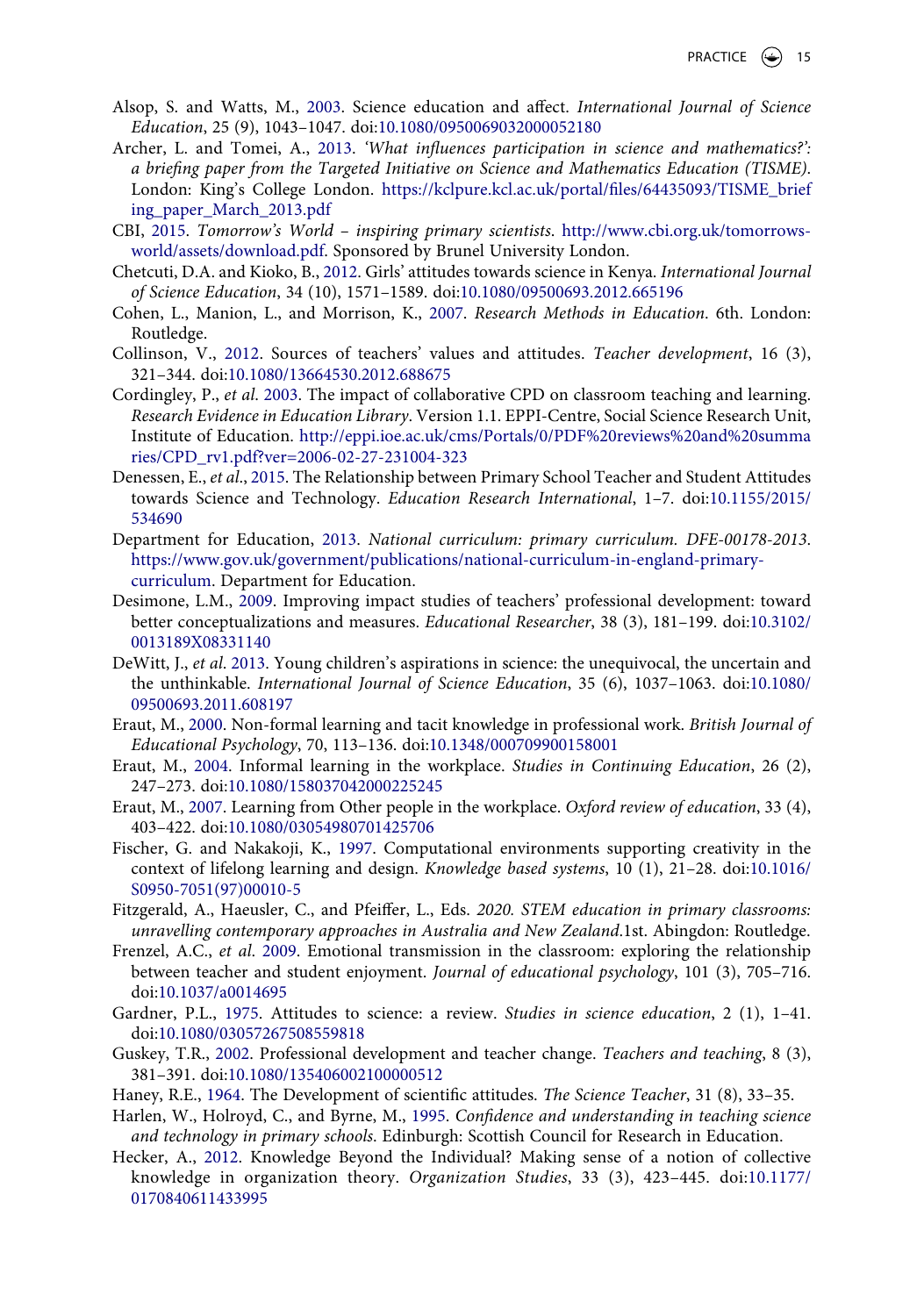16  $\left(\rightarrow\right)$  E. WHITE ET AL.

- <span id="page-16-19"></span>HEFCE (Higher Education Funding Council for England)., [2011/2012](#page-9-0). *Assessment framework and guidance on submissions*. [REF 02.2011] [http://www.ref.ac.uk/2014/media/ref/content/pub/](http://www.ref.ac.uk/2014/media/ref/content/pub/assessmentframeworkandguidanceonsubmissions/GOS%20including%20addendum.pdf) [assessmentframeworkandguidanceonsubmissions/GOS%20including%20addendum.pdf](http://www.ref.ac.uk/2014/media/ref/content/pub/assessmentframeworkandguidanceonsubmissions/GOS%20including%20addendum.pdf) .
- <span id="page-16-3"></span>Huang, L., *et al*., [2019](#page-1-3). Constructs evaluation of student attitudes towards science. *EURASIA Journal of Mathematics, Science and Technology Education*, 15 (12), em1792.
- <span id="page-16-20"></span>Iredale, A., *et al*. [2013](#page-10-1). Confidence, risk, and the journey into praxis: work-based learning and teacher development. *Journal of Education for Teaching*, 39 (2), 197–208. doi:[10.1080/](https://doi.org/10.1080/02607476.2013.765192) [02607476.2013.765192](https://doi.org/10.1080/02607476.2013.765192)
- <span id="page-16-4"></span>Jarvis, P., [2012.](#page-1-2) *Adult learning in the social context*. London: Routledge.
- <span id="page-16-1"></span>Jarvis, T. and Pell, A., [2004.](#page-1-0) Primary teachers' changing attitudes and cognition during a two-year science in-service programme and their effect on pupils. *International Journal of Science Education*, 26 (14), 1787–1811. doi:[10.1080/0950069042000243763](https://doi.org/10.1080/0950069042000243763)
- <span id="page-16-8"></span>Lee, M., Chai, C.S., and Hong, H., [2019](#page-2-8). STEM education in Asia Pacific: challenges and Development. *The Asia-Pacific Education Researcher*, 28 (1), 1–4. doi:[10.1007/s40299-018-](https://doi.org/10.1007/s40299-018-0424-z) [0424-z](https://doi.org/10.1007/s40299-018-0424-z)
- <span id="page-16-10"></span>Leonardi, S., *et al*., [2019](#page-3-1). *Understanding the 'state of the nation' report of UK primary science education*. Wellcome Trust. [https://wellcome.ac.uk/sites/default/files/understanding-state-of](https://wellcome.ac.uk/sites/default/files/understanding-state-of-the-nation-report-of-uk-primary-science-education.pdf)[the-nation-report-of-uk-primary-science-education.pdf](https://wellcome.ac.uk/sites/default/files/understanding-state-of-the-nation-report-of-uk-primary-science-education.pdf)
- <span id="page-16-23"></span>Loughran, J., Berry, A., and Mulhall, P., [2012.](#page-11-1) *Understanding and developing science teachers' pedagogical content knowledge* 2nd . Rotterdam: Sense.
- <span id="page-16-7"></span>Marginson, S., *et al*., [2013.](#page-2-9) *STEM: country comparisons: international comparisons of science, technology, engineering and mathematics (STEM) education. Final report*. Australian Council of Learned Academies, Melbourne, Vic. <http://hdl.handle.net/10536/DRO/DU:30059041>
- <span id="page-16-14"></span>McAteer, M. and Grinyer, V., [2019.](#page-4-3) Changing attitudes to mathematics in primary school teachers in England. *PRACTICE*, 1 (2), 133–150. doi:[10.1080/25783858.2019.1659632](https://doi.org/10.1080/25783858.2019.1659632)
- <span id="page-16-16"></span>McColl, E., *et al*., [2001](#page-7-1). Design and use of questionnaires: a review of best practice applicable to surveys of health service staff and patients. *Health Technol Assess*, 5 (31), 1–256.
- <span id="page-16-13"></span>Murphy, C., Neil, P., and Beggs, J., [2007.](#page-4-2) Primary science teacher confidence revisited: ten years on. *Educational Research*, 49 (4), 415–430.
- <span id="page-16-5"></span>Nonaka, I., Umemoto, K., and Senoo, D., [1996.](#page-2-10) From information processing to knowledge creation: a paradigm shift in business management. *Technology in Society*, 18 (2), 203–218.
- <span id="page-16-22"></span>Norman, M. and Hyland, T., [2003.](#page-10-2) The role of confidence in lifelong learning. *Educational Studies*, 29 (2–3), 261–272.
- <span id="page-16-24"></span>Ofsted, [2011.](#page-12-0) *Successful science. An evaluation of science education in England 2007 2010* No. 100034 . Manchester: Ofsted. 2010 .
- <span id="page-16-9"></span>Ofsted, [2021](#page-2-11). Research review series: science. [https://www.gov.uk/government/publications/](https://www.gov.uk/government/publications/research-review-series-science/research-review-series-science) [research-review-series-science/research-review-series-science](https://www.gov.uk/government/publications/research-review-series-science/research-review-series-science)
- <span id="page-16-6"></span>Osborne, J., Simon, S., and Collins, S., [2003](#page-2-12). Attitudes towards science: a review of the literature and its implications. *International Journal of Science Education*, 25 (9), 1049–1079.
- <span id="page-16-15"></span>Patton, M.Q., [2002](#page-6-2). *Qualitative research and evaluation methods*. 3rd. Thousand Oaks, CA: Sage.
- <span id="page-16-0"></span>Pell, T. and Jarvis, T., [2001.](#page-1-0) Developing attitude to science scales for use with children of ages from five to eleven years. *International Journal of Science Education*, 23 (8), 847–862.
- <span id="page-16-12"></span>Ramsden, J.M., [1998.](#page-3-2) Mission impossible?: can anything be done about attitudes to science? *International Journal of Science Education*, 20 (2), 125–137.
- <span id="page-16-11"></span>Royal Society., [2010](#page-3-3). *Science and mathematics education, 5-14. A 'state of the nation' report*. [https://](https://royalsociety.org/topics-policy/projects/state-of-nation/5-14/) [royalsociety.org/topics-policy/projects/state-of-nation/5-14/](https://royalsociety.org/topics-policy/projects/state-of-nation/5-14/)
- <span id="page-16-17"></span>Rubin, H. and Rubin, I., [2005](#page-7-2). *Qualitative interviewing, the art of hearing data*. 2nd. Thousand Oaks, CA: Sage.
- <span id="page-16-18"></span>Ryan, G.W. and Bernard, H.R., [2003.](#page-8-1) Techniques to identify themes. *Field Methods*, 15, 85–109.
- <span id="page-16-21"></span>Sadler, I., [2013.](#page-10-3) The role of self-confidence in learning to teach in higher education. *Innovations in Education and Teaching International*, 50 (2), 157–166.
- <span id="page-16-2"></span>Savelsbergh, E.R., *et al*. [2016](#page-1-3). Effects of innovative science and mathematics teaching on student attitudes and achievement: a meta-analytic study. *Educational Research Review*, 19, 158–172.